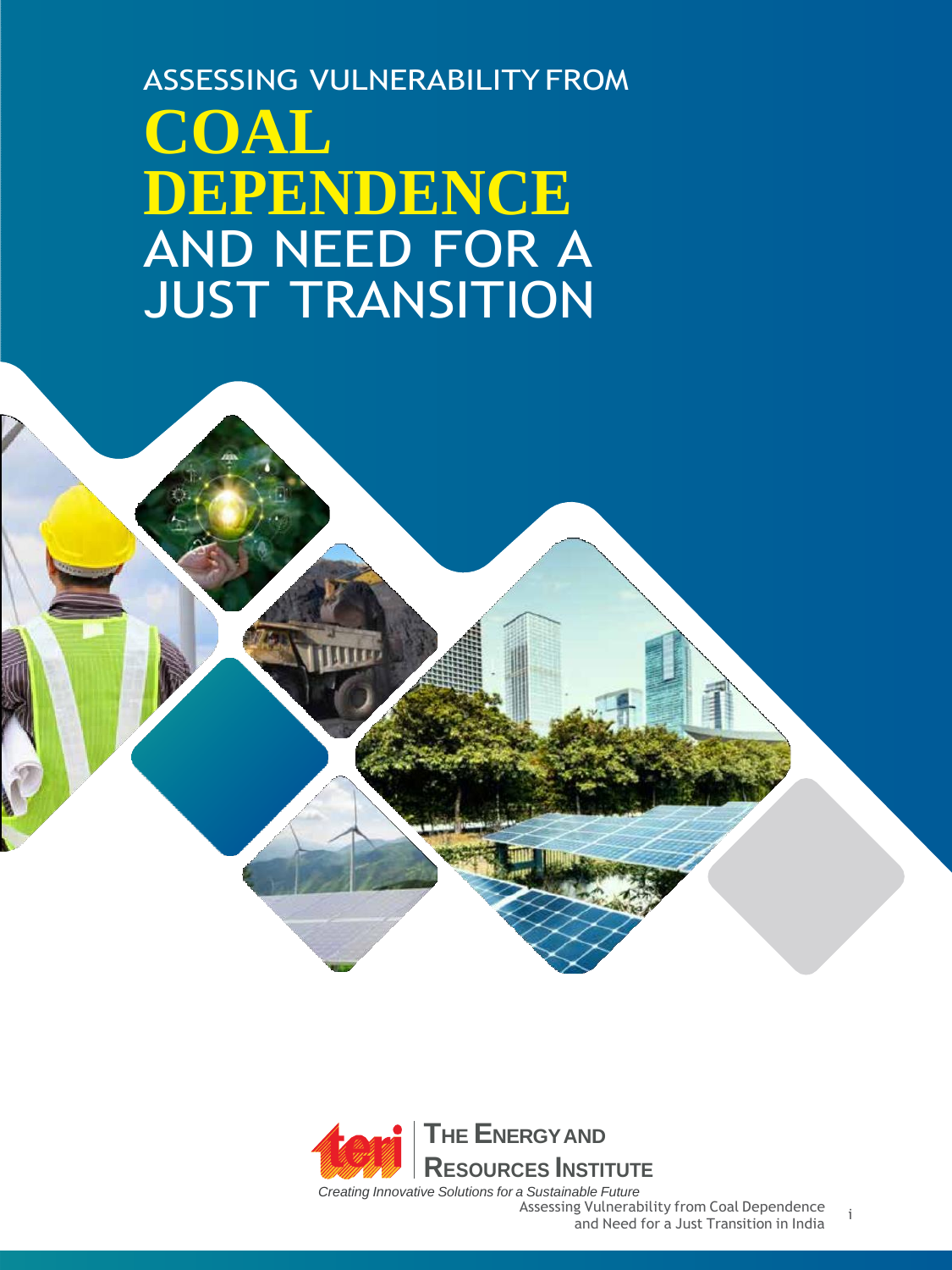© THE ENERGY AND RESOURCES INSTITUTE, 2021.

#### **Authors:**

- **Souvik Bhattacharjya,** *Senior Fellow, Resource Efficiency and Governance Division, TERI*
- **Ruchi Gupta,** *Associate Fellow, Electricity and Fuels Division, TERI*
- **G. Mini,** *Fellow, Centre for Impact Evaluation & Energy Access Division, TERI*
- **Saswata Chaudhury,** *Fellow, Integrated Assessments & Modelling Division, TERI*
- **Mani Juneja,** *Research Associate, Resource Efficiency and Governance Division, TERI*
- **Kartikey Sharma,** *Research Intern, TERI*

#### **Advisor**

**R R Rashmi,** *Distinguished Fellow, Resource Efficiency & Governance Division, TERI*

**A K Saxena,** *Senior Fellow, Electricity & Fuels Division, TERI*

#### **Suggested citation:**

**Bhattacharjya, S., Gupta, R., Mini, G., Chaudhury, S., Juneja, M., Sharma, K.** (2021). 'Assessing Vulnerability from Coal Dependence and Need for a Just Transition'. The Energy and Resources Institute, New Delhi.

#### **TERI Press**

Sushmita Ghosh Raman Kumar Jha

#### **Published by**

The Energy and Resources Institute, New Delhi, India For more information Project Monitoring Cell The Energy and Resources Institute, Darbari Seth Block, IHC Complex, Lodhi Road, New Delhi 110 003, India | **Tel.**: +91 11 2468 2100 or 2468 2111 | **Fax:** +91 11 2468 2144 or 2468 2145 **Email:** [pmc@teri.res.in |](mailto:pmc@teri.res.in) **Web:** [www.teriin.org](http://www.teriin.org/)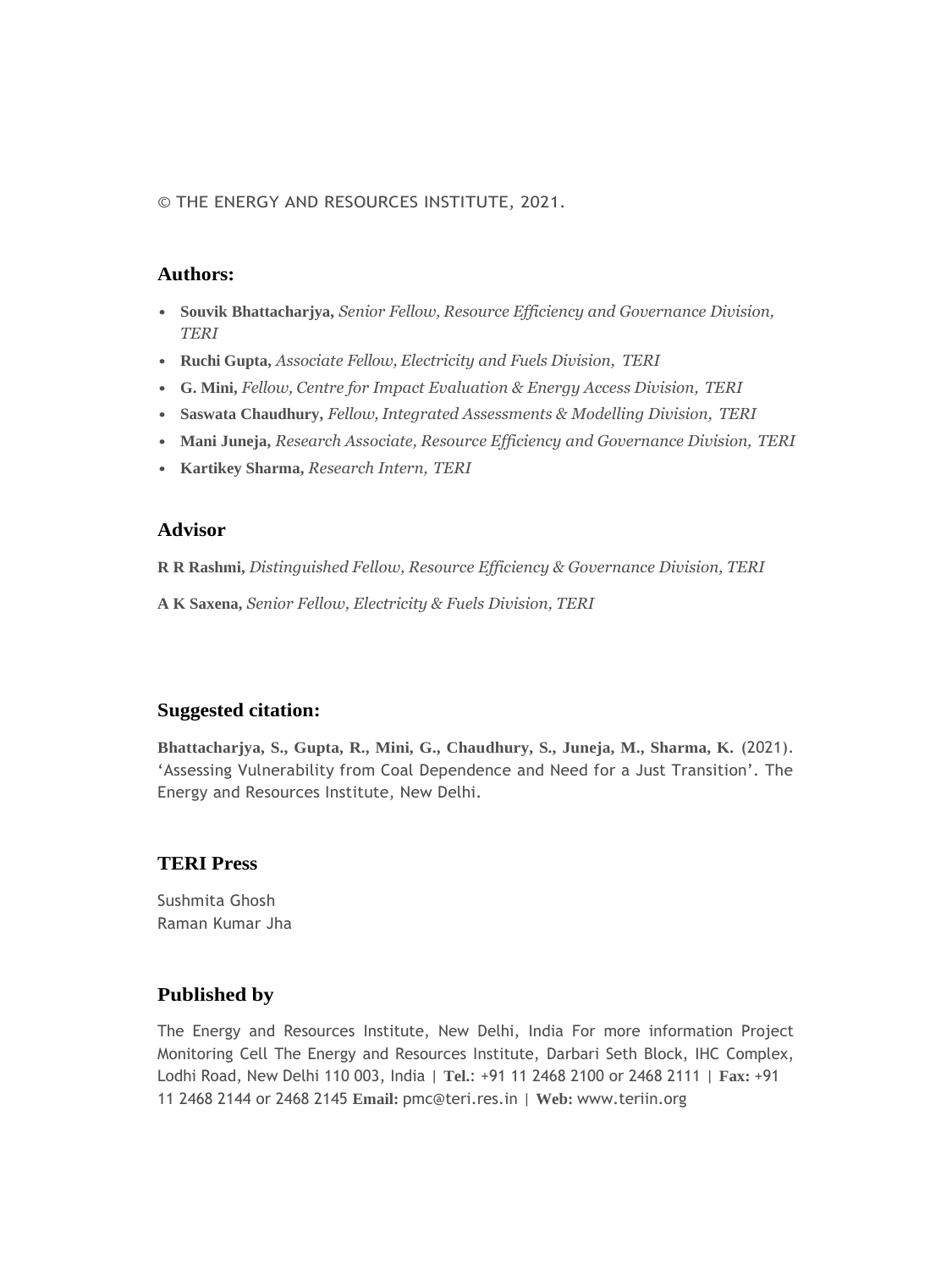# **TABLE OF CONTENTS**

| 4.3 Infrastructure and social vulnerabilities  11 |  |  |  |  |  |  |  |
|---------------------------------------------------|--|--|--|--|--|--|--|
|                                                   |  |  |  |  |  |  |  |
|                                                   |  |  |  |  |  |  |  |
|                                                   |  |  |  |  |  |  |  |
|                                                   |  |  |  |  |  |  |  |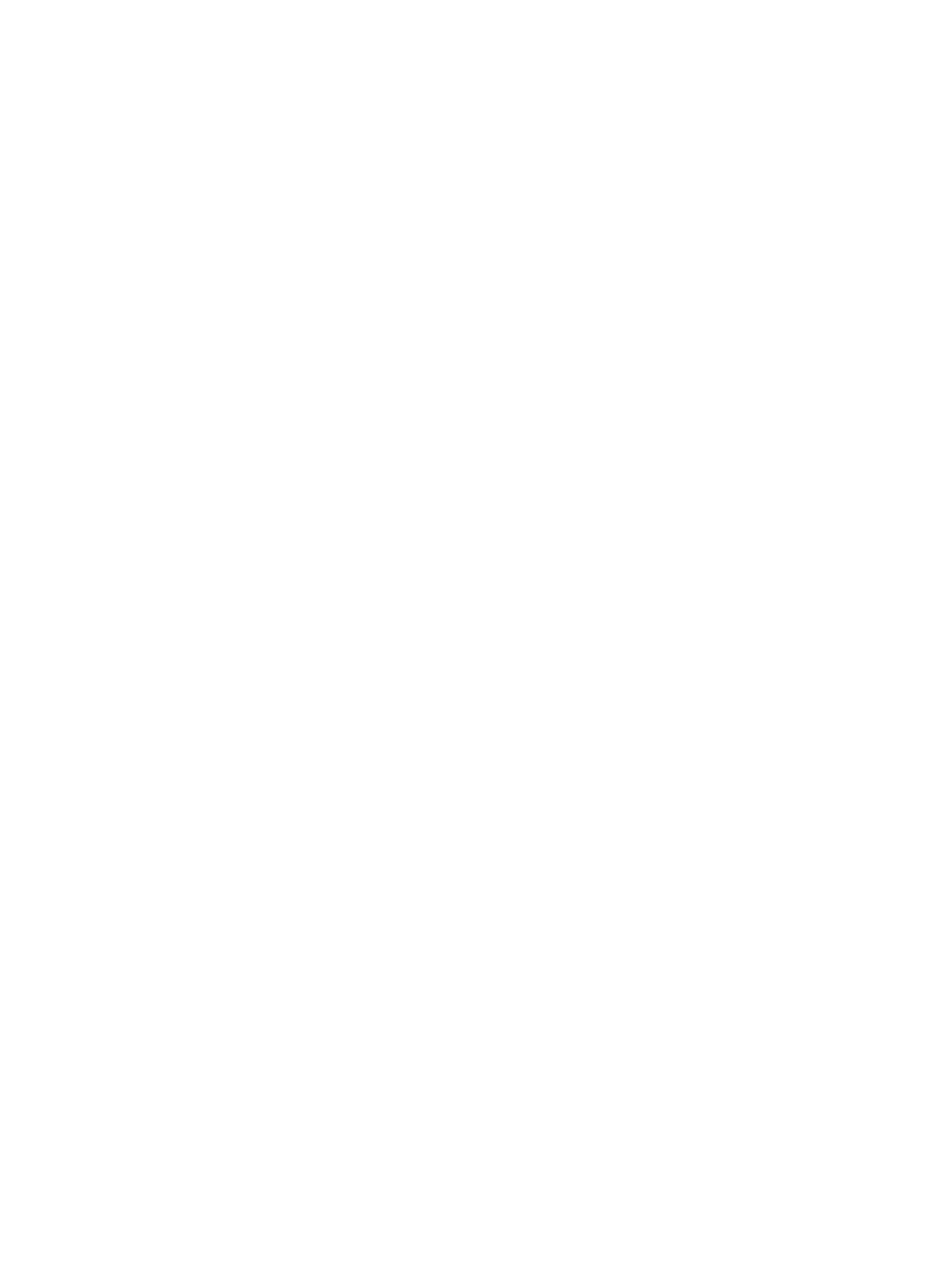# 1. INTRODUCTION

Since the earliest times when coal was mined, it has played a central role in the regional and local economies. It induced growth around its milieu, be it revenue receipt of the state, urbanization, governance institutions, infrastructural development, amongst others. Hence coal has not just contributed in economic growth, but many of thedevelopment objectives could not have been achieved without the contribution of (coal-based) fossil fuels. Industrialization has primarily driven the manufacturing sector and created jobs and value added along the supply chains of material goods.

While improving the quality of life and giving an impetus to economic development, there has been an unprecedented negative cost on environment and health due to the workings of the coal sector. Following the adoption of the Paris Agreement by 196 Parties at COP 21, India, among other countries, submitted its commitment to reduce emission intensity of the

gross domestic product (GDP) by 33% to 35% by 2030 below 2005 levels. It has also pledged to increase the share of non-fossil fuels- based electricity to 40% by 2030 with international support on technology transfer and financing. This includes an ambitious target of achieving 175 GW of renewable energy (out of which 100 GW will be from solar) by 2022. India has also agreed to increase its forest cover which will absorb 2.5 to 3 billion tonne of carbon dioxide  $(CO_2)$  by 2030. It has adopted several other measures that include adoption of clean and renewable energy in the form of solar and wind energy generation, energy efficiency in industries through PAT schemes, achieving lower emission intensity in the automobile and transport sectors, and introduction of Energy Conservation Building Code amongst others. At the UN Climate Action Summit in 2019, India declared that it aims to achieve 450 GW of renewable energy capacity by 2030, thereby strengthening its position and even planning to go beyond that was committed under the NDCs.

\* This study has been funded by Children's Investment Fund Foundation (CIFF)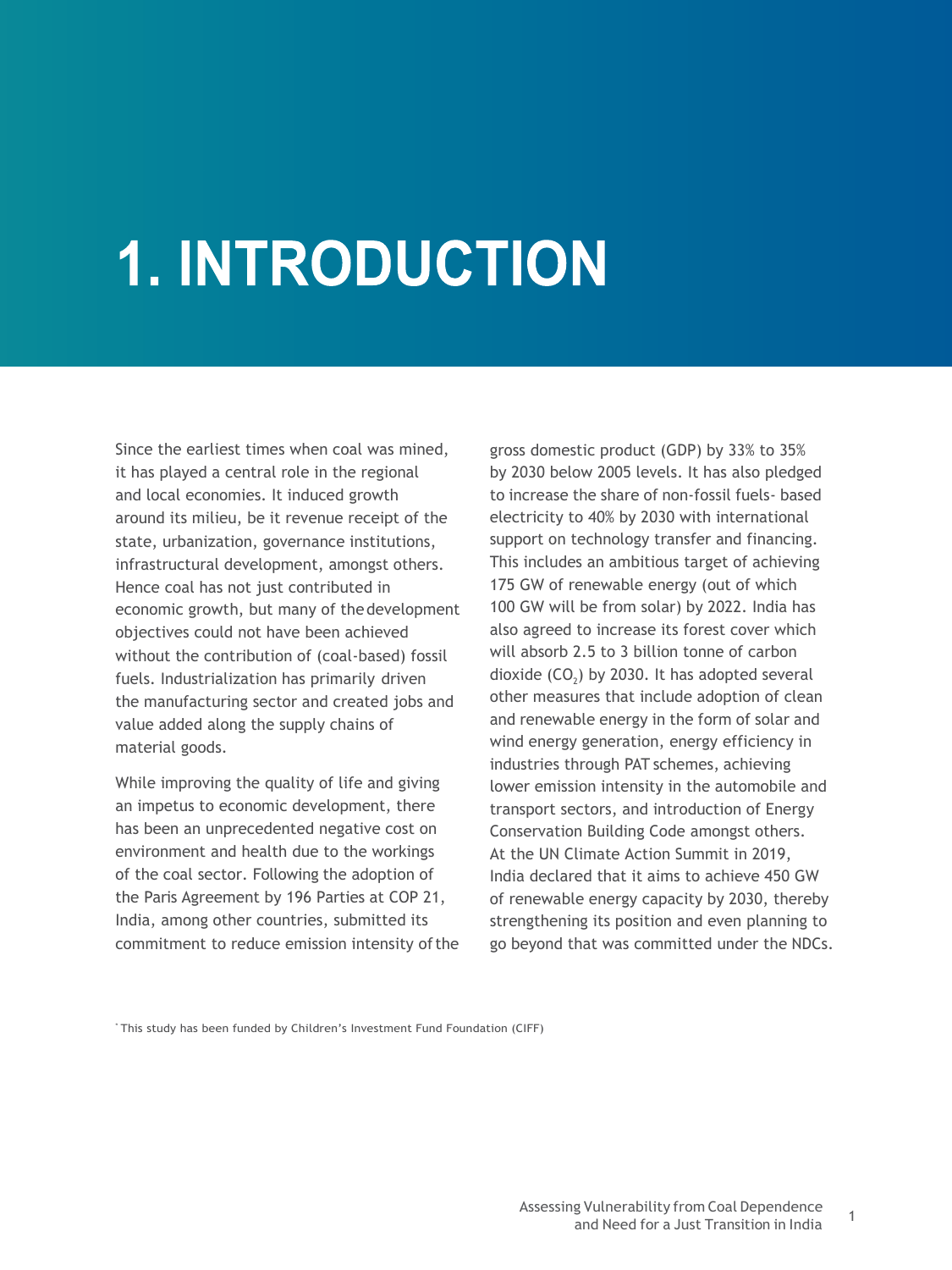## 2. UNDERSTANDING **JUST TRANSITION**

While a transition towards sustainable forms of energy is very much warranted, there is, however, a growing concern related to labour displacement in the existing coal value chains. In other words, there will be substantial longterm impact which will have massive multiplier effect vis-à-vis social trade off when addressing climate change mitigation as energy transition may have unemployment implications in coal or other fossil fuel sectors.

This calls for a mechanism that will help in identifying the possible conflicts and a path that leads to an acceptable outcome for all the key stakeholders. Although countries like Germany and Poland have carved out national policies focusing on just transition (Galgóczi, 2020), the phenomenon is an emerging concept within the global south with its understanding still in the formative stage. Countries are in the process of designing their respective strategies of adopting a Just Transition framework in moving away from coal. The Solidarity and Just Transition Silesia Declaration - COP24 of 2018 states that Just Transition of the workforce and the creation of decent work and quality jobs are crucial to

ensuring an effective and inclusive transition to low greenhouse gas emission and climate resilient development, and to enhance the public support for achieving the long-term goals of the Paris Agreement. Recent trends of electricity generation from renewables, particularly from solar projects, reveal that the cost of electricity from coal is losing its cost advantage, and the supply of affordable 24×7 electricity from solar and wind with battery storage is becoming a reality. Under such a situation, coal consumption in India is projected to peak between 2030 and 2035, and will possibly start falling thereafter (IEA 2020) . Absence of a Just Transition strategy may put many people involved in the coal sector in the country at risk of losing their livelihood and possibly affecting many of the sustainable development goals. There are, however, compelling experiences worldwide to show that Just Transition strategy can be a win–win situation for the environment and the economy if well planned and managed. A Just Transition in India will help in a faster balance between quickly providing modern services to those most burdened and transitioning towards a lower-carbon economy.

<sup>1</sup>Details available at https://data.consilium.europa.eu/doc/ document/ST-14545-2018-REV-1/en/pdf

<sup>2</sup>Details available at https://niti.gov.in/sites/default/files/2020-01/ IEA-India%202020-In-depth-EnergyPolicy\_0.pdf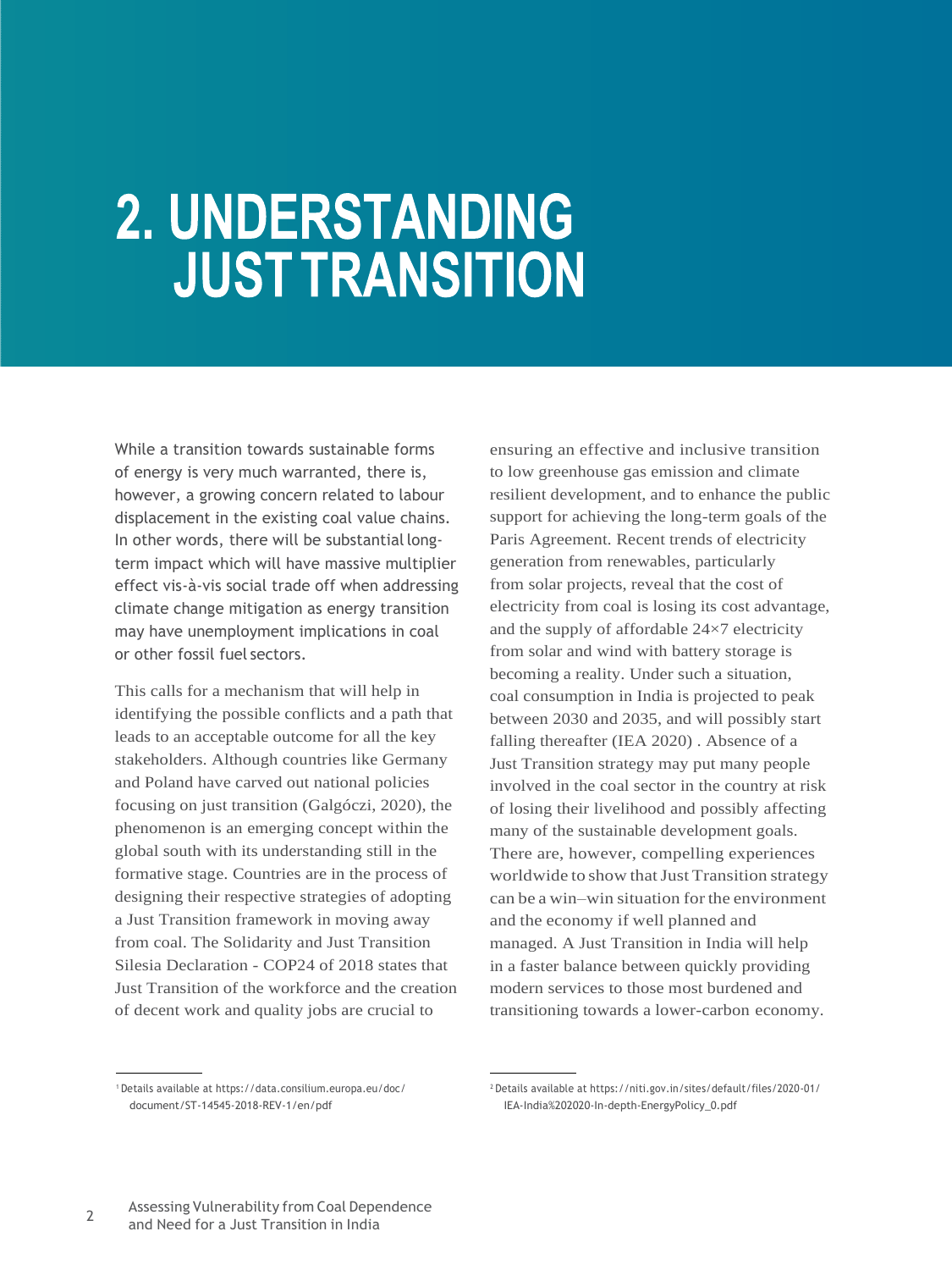## **3. INDIA'S COAL ECONOMY**

India currently produces around 730 million tonne of coal<sup>3</sup> and the bulk of the production is undertaken by Coal India Limited, the national coal producer. However, numerous other public<sup>4</sup> and private sector enterprises are also involved in coal mining operations<sup>5</sup>. Although the mining sector may not have a significant share in the national income, coal mining contribution to the mining sector income is substantial. The mining sector makes around 2% of the Indian economy and the coal sector approximately accounts for about 0.7% of the Indian economy (Spencer et. al 2018).

Undoubtedly there exists a strong interdependence between mineral extraction and local livelihood activities. Coal mining also generates large-scale employment opportunities (Mishra 2009). Much of this employment is

contained in coal-producing states, including Jharkhand, Odisha, Chhattisgarh, West Bengal, Madhya Pradesh, Telangana, and Tamil Nadu.

Coal mining often gives stimulus to local economy (both in the coal sector directly and in the other sectors indirectly) through creation of jobs and this positive impact has been documented in several studies. The presence of mine in the territory also contributed to local development, by inducing improvement in local infrastructure, such as road network and water supply, and allowed the local population to have better access to health and education services. Educational opportunities offered by themining company and employee skill development were the further potential positive outcomes.

According to recent employment figures, Indian coal mines employed around 355,000 workers, out of an estimated workforce of nearly 450 million (Climate Transparency, 2019). It is estimated that 1.2 million people are dependent on the coal sector (Lahiri-Dutt 2016). This, however, does not include employment related to coal logistics, which include both road and railway transportation. Bulk of the coal in India is

<sup>3</sup>Details available at https://pib.gov.in/Pressreleaseshseems are. aspx?PRID=1685058

<sup>4</sup>The Mineral Laws (Amendment) Bill, 2020 lifted the restriction for the end use of coal for companies whose allocation of coal mines was cancelled by the Supreme Court judgement in 2014. The 2020 amendment bill removes this restriction on the use of coal mined by such companies.

<sup>&</sup>lt;sup>5</sup> Companies will be allowed to carry on coal mining operation for own consumption, sale or for any other purposes, as may be specified by the central government. Details available at https://prsindia.org/billtrack/the-mineral-laws-amendment-bill-2020#:~:text=The%20Mineral%20Laws%20(Amendment)%20 Bill%2C%202020%20was%20introduced%20in,promulgated%20 on%20January%2010%2C%202020.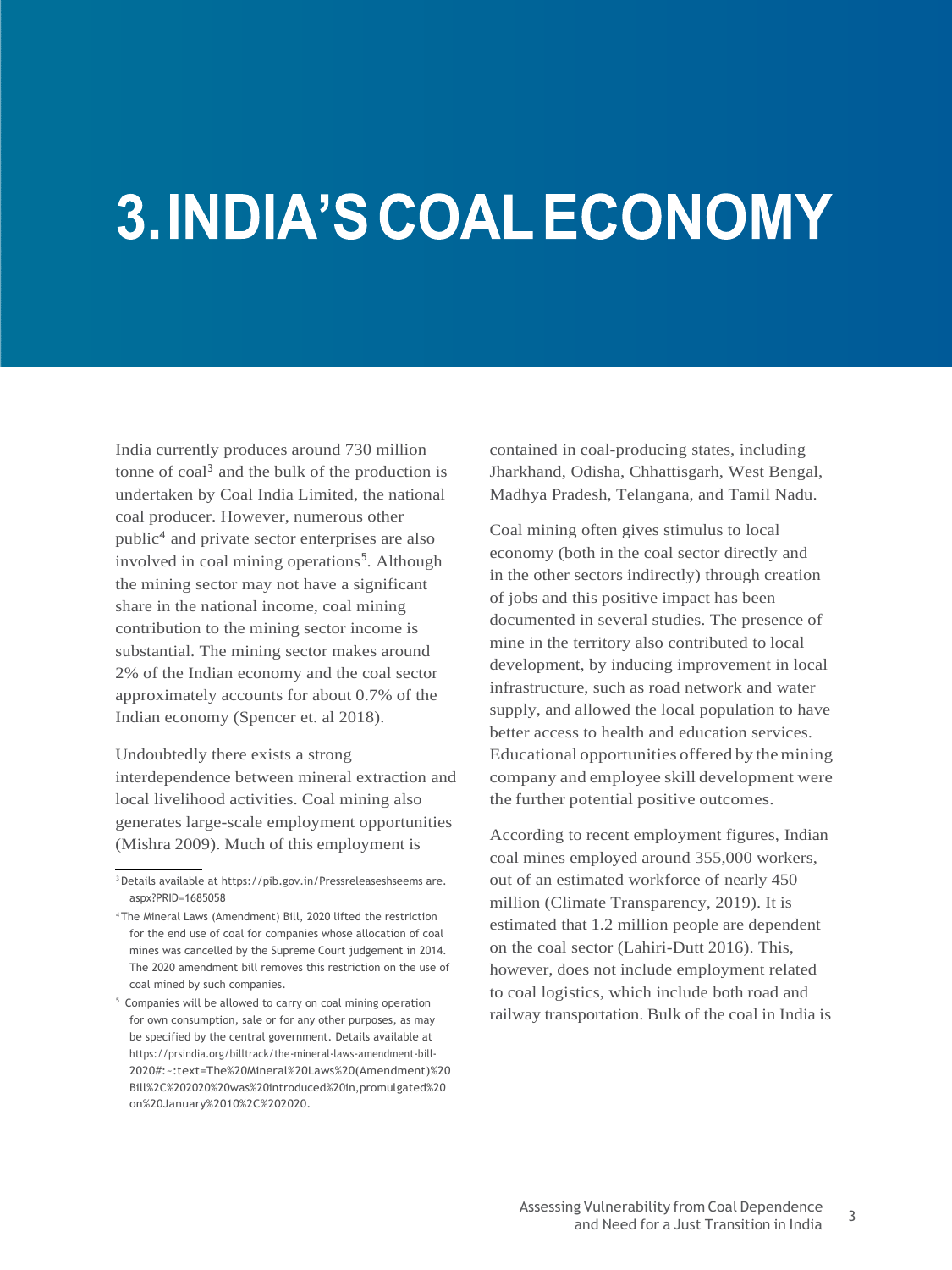transported over long distance through railways. Road transport is mostly used to transport coal over short distance, particularly from mining pits to rail loading points (Lahiri-Dutt 2016).

The Indian Railways currently collects one-fifth of its revenue through freight charges from coal transportation. An additional 0.5 million jobs are created in transportation of coal in mining areas. Thus, it would be difficult to apportion headcount among the railway employees to coal transportation business. Further, there are substantial secondary employment opportunities both in the formal and in the informal sectors. Such employments are largely found in

townships that have come up over the years around coal mining locations.

Apart from formal mining, informal mining is also an important source of income, in particular for poor people living in and around mining areas. While no official data exists on the scale of these informal mining activities, one study estimates that the amount of raw coal transported by coal *cyclewallahs* in the eastern coal-rich states of Jharkhand and West Bengal grew from 2.5 million tonne in the early 2000s to 3.7 million tonne in 2012 (Lahiri-Dutt  $2016$ <sup>6</sup>. Table 1 lists out the contribution in the form of royalty, cess, GST by Coal India Limited.

| <b>Vale in INR Crore</b>                     | <b>MP</b> | Chhattisgarh | $\mathbf{W}\mathbf{B}^7$ | <b>Jharkhand</b>         | <b>Maharashtra</b>       | UP       | <b>Odisha</b>  | <b>Assam</b>             | <b>Total</b> |
|----------------------------------------------|-----------|--------------|--------------------------|--------------------------|--------------------------|----------|----------------|--------------------------|--------------|
| Royalty                                      | 1,930.86  | 2,238.37     | 17.8                     | 2,754.16                 | 1,187.16                 | 406.4    | 2,115.6        | 31.59                    | 10,682.0     |
| District Mineral<br>Fund                     | 587.38    | 635.91       | 5.32                     | 835.68                   | 356.41                   | 131.4    | 561.75         | 9.48                     | 3123.36      |
| National Mineral<br><b>Exploration Trust</b> | 41.08     | 42.42        | 0.35                     | 60.24                    | 23.74                    | 8.8      | 37.05          | 0.63                     | 214.31       |
| CGST                                         | 249.95    | 256.6        | 26.94                    | 384.18                   | 147.72                   | 53.74    | 232.71         | 12.76                    | 1,364.60     |
| SGST                                         | 249.95    | 256.6        | 23.08                    | 390.26                   | 147.72                   | 53.74    | 232.71         | 9.84                     | 1,363.90     |
| <b>IGST</b>                                  | 0.51      | 0.79         | 161.66                   | 0.94                     | 0.66                     | 0.92     | 0.99           | 1.08                     | 167.55       |
| GST<br>Compensation<br>Cess                  | 4,201.98  | 5,258.75     | 1,175.9                  | 4,493.26                 | 1,956.43                 | 737.1    | 5,320.1        | 22.44                    | 23,166.0     |
| Cess on coal                                 |           |              | 1,856.8                  | $\overline{\phantom{a}}$ |                          | ٠        |                | 2.58                     | 1,859.45     |
| Others                                       | 650.52    | 246.29       | $\overline{\phantom{a}}$ | 113.94                   | $\overline{\phantom{a}}$ | 53.4     | $\overline{a}$ | $\overline{\phantom{a}}$ | 1,064.15     |
| <b>Total</b>                                 | 7,912.23  | 8,935.73     | 3,267.85                 | 9,032.66                 | 3,819.84                 | 1,445.50 | 8,500.91       | 90.40                    | 43,005.32    |

#### **Table1:** CIL payment of royalty, cess, GST, and other levies (in crores)

Note The table provides a detailed state-wise breakup of the contribution received from CIL under various categories. *Source: CIL (2019-2020)*

<sup>6</sup> Details available at https://medium.com/just-transitions/informalcoal-mining-a-key-just-transition-challenge-in-india-6bdefff951b4

<sup>7</sup> Royalty rates are different for West Bengal and other mining states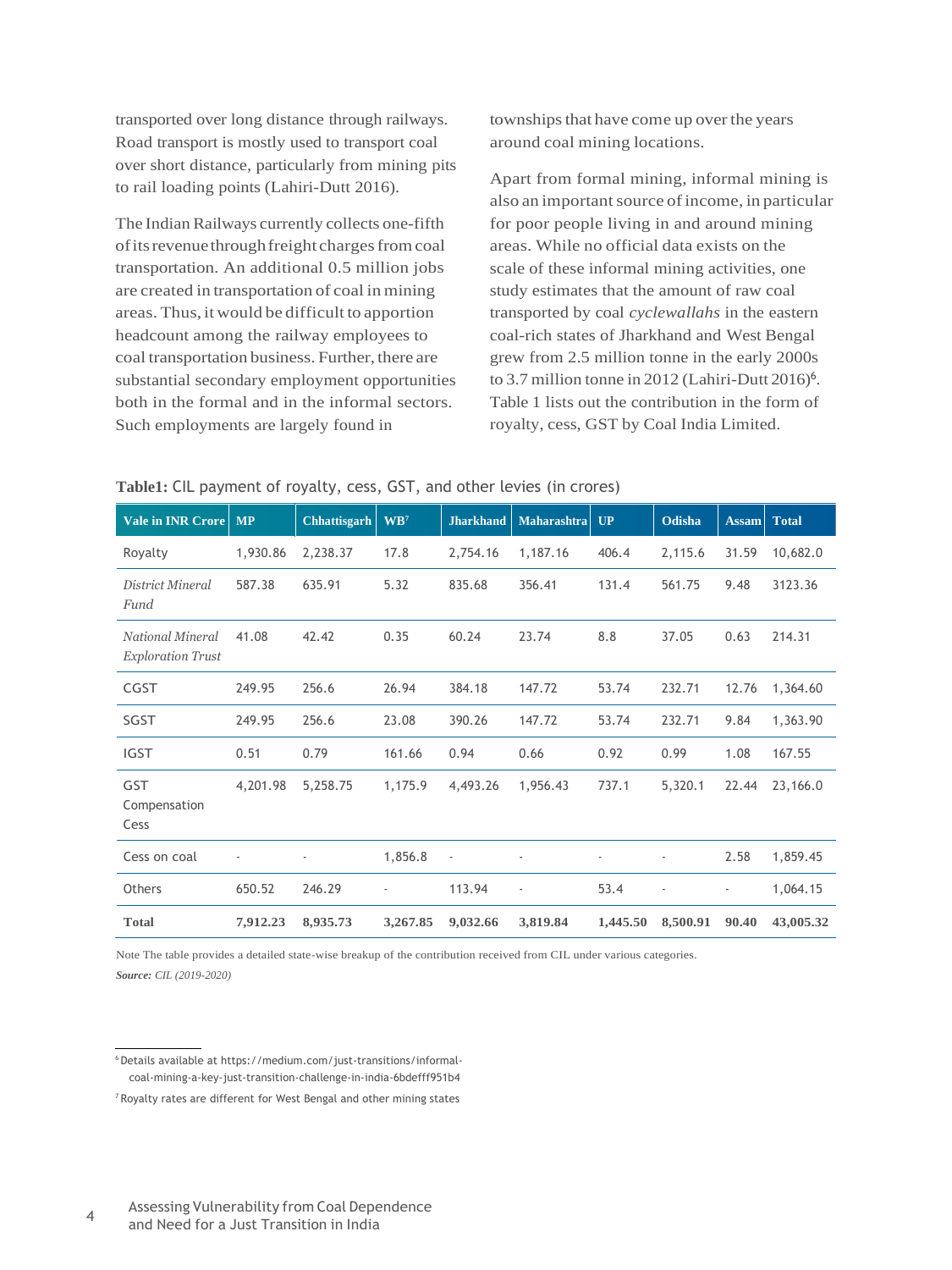Coal mining is also a source of revenue for a number of states in India. The combined transfers, as reported by Coal India Limited, for the year 2019–20 to major coal mining states, including Madhya Pradesh, Chhattisgarh, West Bengal, Jharkhand, Maharashtra, Uttar Pradesh, Odisha, and Assam, was INR 430 billion. Share of royalty contribution was 25% while GST compensation cess (earlier clean energy cess) was estimated to contribute 54% of the total contribution. Jharkhand, Chhattisgarh, and Odisha had received more than 60% of the total royalties and almost 70% of the total GST compensation cess.

Based on the assessment data reported under Appendix I, 'Revenue Receipts of States and Union Territories with Legislature' in the *StateFinances:AStudy ofBudgets of 2020-21*, published by the Reserve Bank of India<sup>8</sup>, the share of royalty receipts as a percentage of total non-tax revenue of these states is quite substantial. For example, the share of royalty to state's total non-tax revenue for Madhya Pradesh (MP), Chhattisgarh, and Jharkhand ranges between 18% and 20%. This indicates high reliance on royalties as a sourceof revenue for selected coal-bearing states. This is presented in Table 2.

| <b>INR Crore</b>             | <b>MP</b>    | <b>Chhattisgarh</b> | <b>WB</b> |        | Jharkhand   Maharashtra   UP |        | Odisha | <b>Assam</b> |
|------------------------------|--------------|---------------------|-----------|--------|------------------------------|--------|--------|--------------|
| Royalty                      | 1.931        | 2,238               | 18        | 2,754  | 1,187                        | 406    | 2.116  | -32          |
| State's own non- tax revenue | 1,0591 9,150 |                     | 4018      | 11.770 | 16,850                       | 3.1375 | 14,500 | 10,208       |
| Share                        | 18%          | 24%                 | 0%        | 23%    | 7%                           | 1%     | 15%    | 0%           |

**Table 2:** Contribution of royalty to state's total non-tax revenue (2019–2020) (in crores)

*Source: RBI (2021); CIL (2019-2020)*

India's reliance on coal, particularly for electricity generation, for decades has created many economic opportunities and development in various coal mining locations of the country.

In the coal sector, rarely have closures been supported by successful social mitigation strategies. In fact, governments have typically struggled to support the people who lost their jobs and their families, and the distressed communities. In addition, layoffs have had substantial and long-lasting effects on

employment, earnings, and income prospects. Therefore, this transition has a substantial role that has to deal with mitigating the impact on people and communities.

Withdrawal in coal mining activities and the use of coal for electricity generation will have socio-economic impacts, thus, risking the livelihoods of many involved across coal value chains. The possible impacts are highlighted in Table 3 along with the perceived extent of impacts.

<sup>8</sup>Details available a[t https://www.](http://www.rbi.org.in/Scripts/)rbi.o[rg.in/Scripts/](http://www.rbi.org.in/Scripts/) AnnualPublications.aspx?head=State%20Finances%20:%20 A%20Study%20of%20Budgets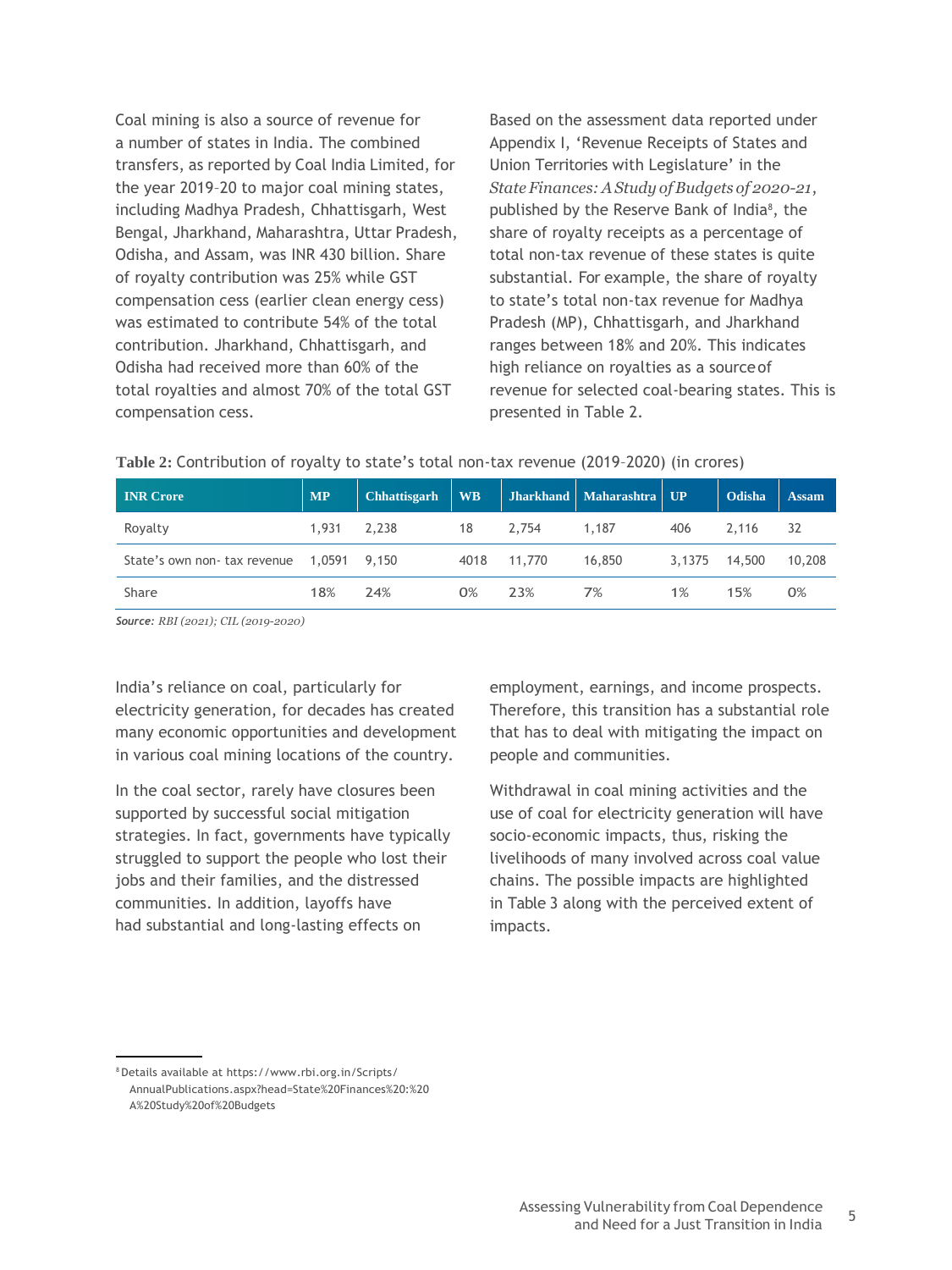#### **Table 3: Assessing potential impacts of transition to non-coal economy**

| <b>Potential impacts</b>                                                                                                                                                      | <b>Extent of impact</b> |
|-------------------------------------------------------------------------------------------------------------------------------------------------------------------------------|-------------------------|
| Loss in livelihoods                                                                                                                                                           | Moderate to high        |
| Revenue collection in the state's total non-tax revenue receipts                                                                                                              | Low to Moderate         |
| Impact on local social infrastructure development activities (e.g. development and maintenance<br>of physical infrastructure such as road, health and educational facilities) | Moderate                |
| Possible loss in revenue collection for Indian Railways                                                                                                                       | Low to moderate         |
| Impact on permanent employees of coal-mining companies                                                                                                                        | Nil - Minimum           |

*Source: TERI compilation*

There is a need to minimize these vulnerabilities and ensure that the transition is just for those who will be potentially affected

directly or indirectly including workers, local communities, enterprises, the local governments.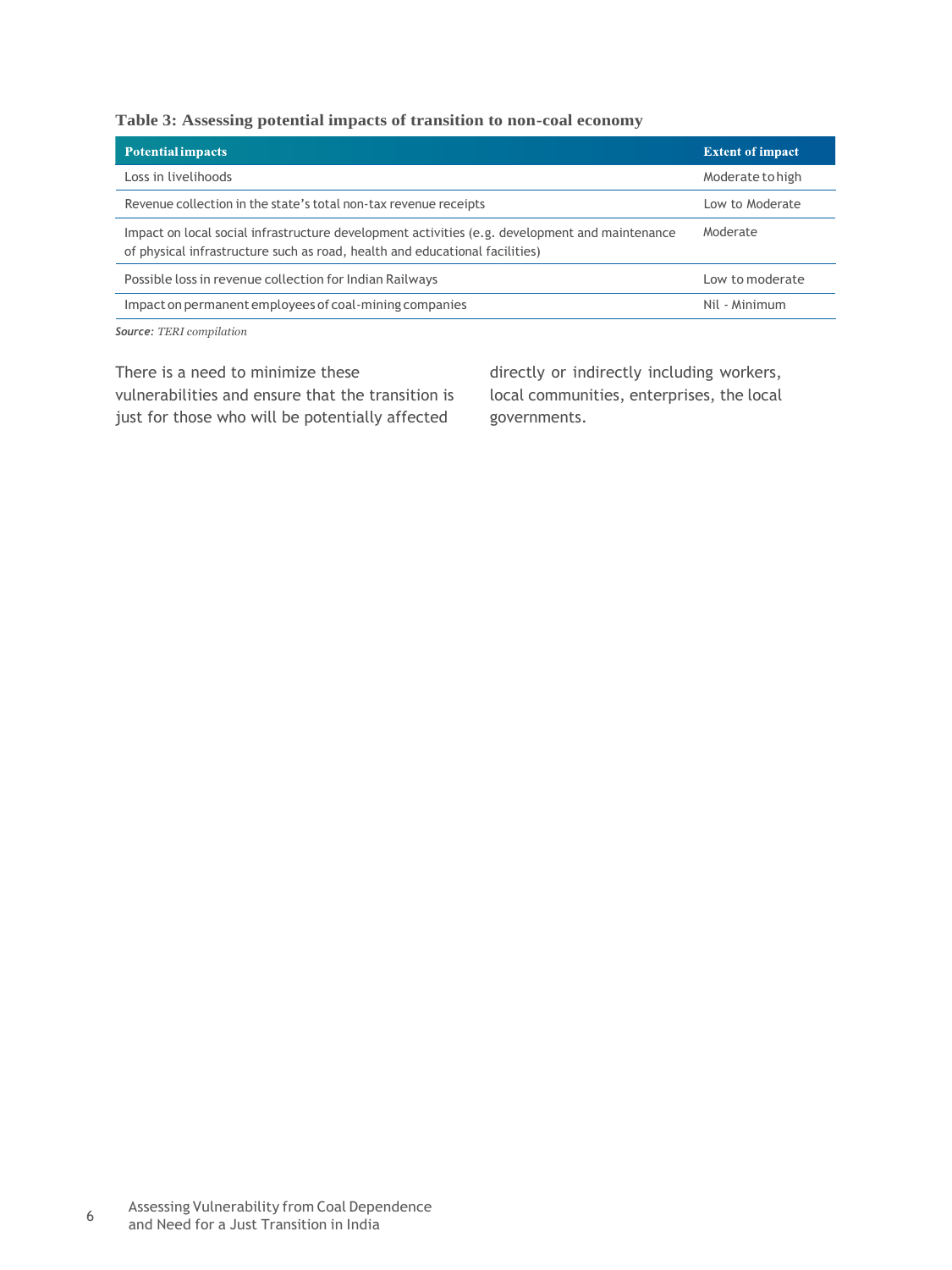### 4. VULNERABILITIES ARISING **FROM THE PHASING OUT** OF COAL MINING

### <span id="page-10-0"></span>**4.1 Loss in livelihoods**

Studies have shown that the phasing out of coal will create long-term unemployment spells among many of the workers and those who will be able to find jobs in alternate professions might have to suffer earnings reductions by up to 30% over at least 15 to 20 years. Therefore, India's dependence on coal mining for providing livelihood opportunities is very large and a transition away from coal would possess many challenges. The opportunities that are created after the introduction of coal mining in the local economy will become an important source of livelihood for the local community.

Studies have shown that before the entry of coal mining, the local communities were mostly engaged in the agricultural sector and dependent on farm activities, but because of urbanization due to coal mining, there have been demand for goods and services, and consequently better employment opportunities. Employment in the agriculture sector is mostly uncertain and the wages are also less compared to engagement in mining, making the shift from mining to non-mining activities

difficult. The phasing out of coal mining in this context would mean disruption of non-farm employment opportunities and permanent income. CIL, which is the biggest coal producing public company, in 2018, identified 65 loss-making mines for closure. The company stated that approximately 40,000 workers, roughly 13% of the total (309,455) employed in these mines, will be redeployed (Bose2018).

In India, the average daily employment in coal mining facilities has been decreasing rapidly over the past two decades. The critical reason behind this reduction has been the rapid increase in mechanization. Mechanization has been gaining importance since the coal production methods are labour intensive and vulnerable to accidents. Thus, to make coal output more economically feasible and safer, the sector had started using machinery at large scale (Janardhanan and Tamura 2020). However, the notion of reskilling coal miners who have lost their jobs due to mine closure and mechanization has not been successful in the sector. Numbers indicate thatonly 400,000 people are reskilled annually through various skilled programmes conducted by the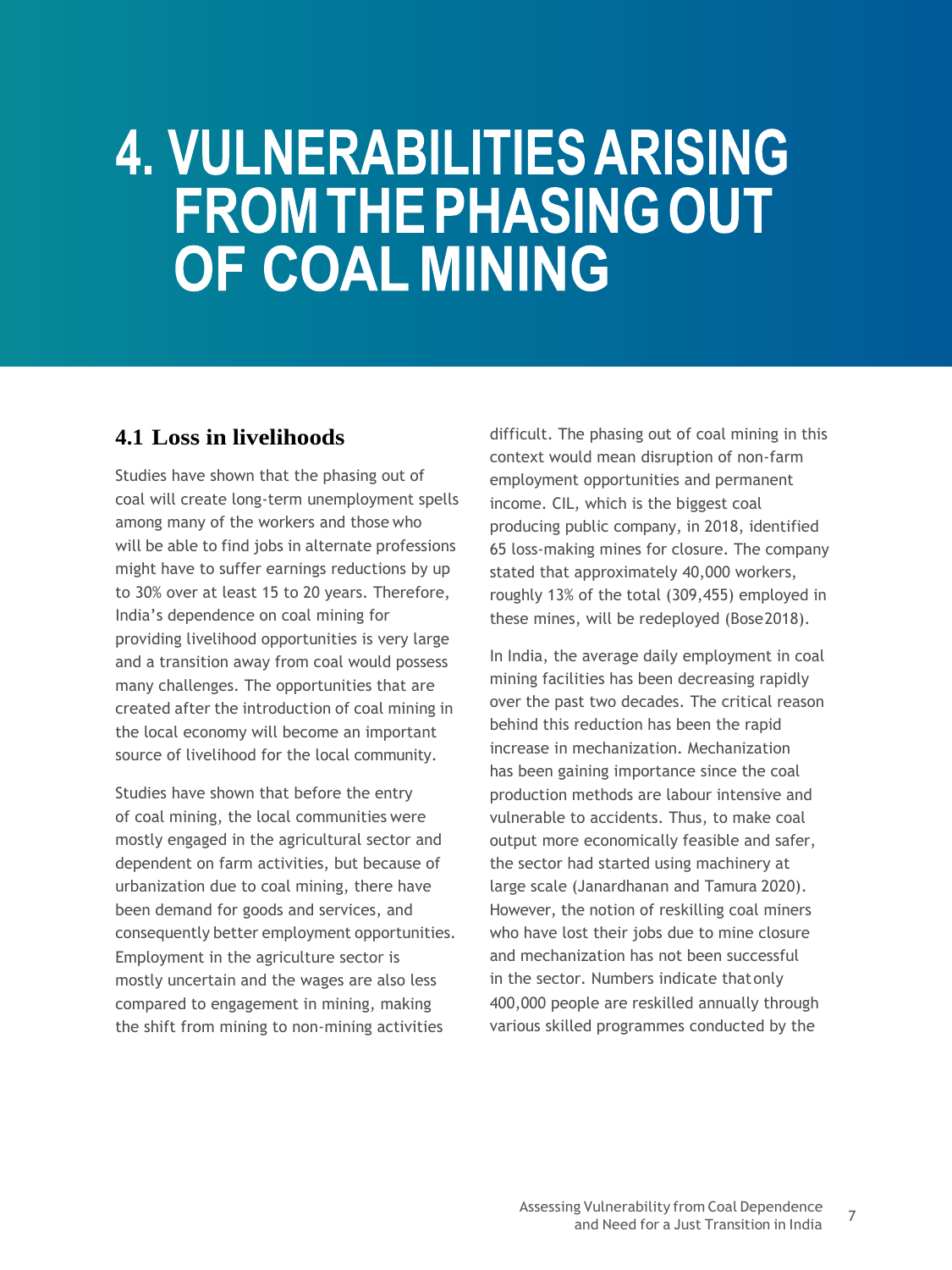government across its facilities. Notably, coal sector employees who are skilled under such initiatives remain a small percentage of this total count (Janardhanan and Tamura 2020).

Other than direct dependency of mining on livelihood opportunities, the negative externalities from coal mining such as environmental and natural resource degradation and depletion are significant, which often offset the economic benefits (Hota and Behera 2015). As mining activities change the local ecological environment that supports local livelihood, the phasing out of coal mining may also take away the traditional livelihood opportunities (Mukhopadhyay and Ghosh 2013). In addition to agriculture, livestock is another important source for the people before coal mining activities came to their regions. The loss of grazing lands due to mining operation discourages most of the households to keep livestock. Even environmental pollution, which has become a majorthreat to the life of livestock, often discourages the villagers to keep livestock with them (Mishra 2015). Other than livestock, fishing is also a common local employment opportunity which is used to persist before mining but due to rising pollution levels in water, the fishing communities are compelled to search for alternative opportunities and going back to these practices might be difficult because of the physical loss of ecosystem. Therefore, while phasing out coal mining activities may help retrieve their physical assets including land but the loss of traditional income sources is difficult to improve due to the loss of ecosystem, especially the forest-based land and water sources.

The vulnerabilities due to the loss of employment opportunities will be different for

men and women, especially for tribal women, given that the mining activities have seemingly dissipated their natural habitats owing to forest clearance and land acquisition activities. Prior to mining, women were not able to exclusively enter the workforce, as they were restricted to only forestry activities and household maintenance. But this scenario changed with the establishment of mining industry and now often livelihood diversification for women communities can be seen. However, the phasing out of coal mining would mean both a direct loss of income and an opportunity forgone due to the loss of forest resources because of mining. The local women and specially the tribal women will be unable to resume their traditional employment opportunities, thus making them more vulnerable.

Over the last few years, it has become increasingly evident that sustainable economies must encapsulate not only the environmental parameters of sustainable development but that of social welfare parameters as well. India still fares poorly on many welfare parameters that reflect the human development status of a nation. With respect to income inequality, the nation's richest 1% hold more than four-times the wealth held by 953 million people who make up for the bottom 70% of the country's population (the total wealth of all Indian billionaires is more than the full-year budget) (The Economic Times 2020a). This level of inequality has a trickle-down effect on people's ability to access other welfare services. For example, in healthcare out of pocket expenses account for about 62.6% of the total health expenditure which is one of the highest in the world (Sriram and Khan 2020) Lack of health insurance coverage and inadequate coverage are important reasons for high out-of-pocket health expenditures. There are many Public Health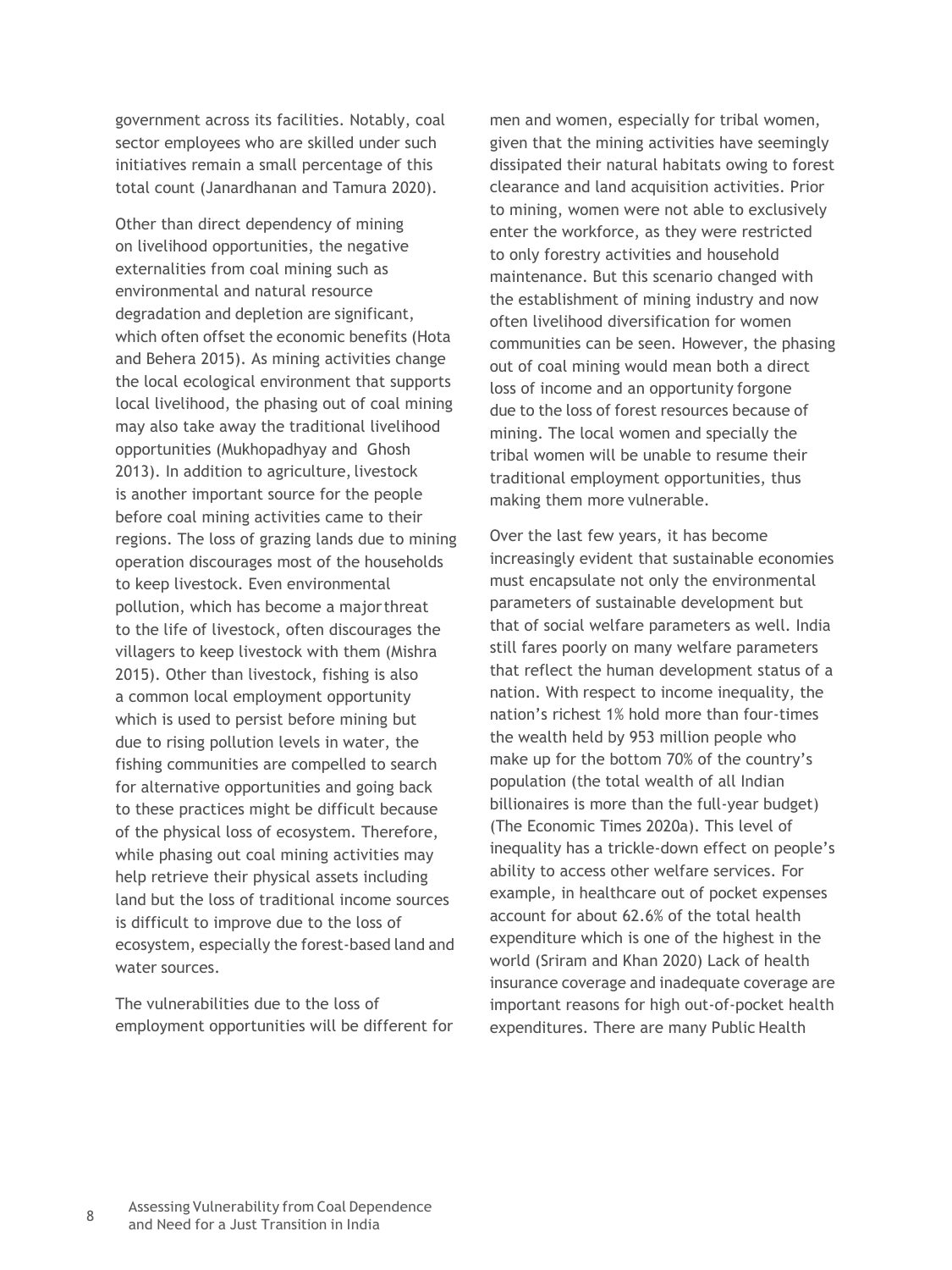Insurance Programs offered by the Government that cover the cost of hospitalization for the people below poverty line (BPL). Lack of health insurance coverage which stems from people's inability to pay for the premium is one of the reasons why such a grade of discrepancy exists. Further, it also imbalances the gap between men and women in society and makes them more vulnerable.

The Sustainable Development Goals (SDGs) laid out by the United Nations have laid key emphasis on social upliftment factors by advocating gender equality (Goal 5), quality education (Goal 4), no poverty (Goal 1), and good health and well-being (Goal 3). The coal industry currently employs close to 1.2 million people both within the formal and informal sector (Jayajit Dash, 2019). In a situation where coal mines are phased out, the impact will not just be felt by the formal sector, but will also impact the large number of people employed in the informal sectoras well. In many areas where coal operations take place (both formal and informal), the nature of interdependency that exists between the coal economy and the population that resides in the area is extremely high. In Jharia and Karanpura in Jharkhand, 'illegal mining' is a way of life for over 500,000 people who reside there (Lahiri-Dutt 2003). Thus, in order to make sure that India stays on the vigilant pathway of achieving its sustainable development, it needs to strategically create a viable and functioning economic environment that can manage the loss of an industry as large ascoal.

In many areas where coal operations take place (both formal and informal), the nature of interdependency that exists between the coal economy and the population that resides in the area is extremely high. In Jharia and

Karanpura in Jharkhand, 'illegal mining' is a way of life for over 500,000 people who reside there (Lahiri-Dutt 2003). Thus, in order to make sure that India stays on the vigilant pathway of achieving its sustainable development, it needs to strategically create a viable and functioning economic environment that can manage the loss of an industry as large ascoal.

#### <span id="page-12-0"></span>**4.2 Dependence of the state on coal revenue**

Royalty is a major source of revenue for many states including Chhattisgarh, Telangana, Madhya Pradesh, Odisha, West Bengal. As per latest available statistics, royalty paid from coal mining in India has increased from INR 99.73 billion in 2014/15 to INR 147.46 billion in 2018/19 with a CAGR of 8.14% (as indicated in Table 1). Coal mines in Jharkhand contribute approximately one-fourth of the overall coal royalty in India as paid by Coal India Limited. Royalty received from coal mines in Chhattisgarh, Madhya Pradesh, Odisha, and Telangana are around 15% each in total coal royalty collected inthe country. States such as Maharashtra and Uttar Pradesh accounted for almost 8% and 3% of the total coal royalty in India, respectively. Jharkhand receipt of coal royalty was approximately three times the royalty received from oil and gas for 2016 and 2017. From 2014/15 to 2018/19, coalroyalty increased by a CAGR of 11.3% in Jharkhand, 12.3% in Telangana, and 7.4% in Odisha, respectively (as indicated in Table 1).

Coal royalty contributed to approximately 0.17% to GSDP of the coal-producing states. But, in terms of revenue receipts of the coalproducing states, coal royalty provided 4.2% of tax revenue receipt while 14% of non-tax own revenue receipt (as indicated in Table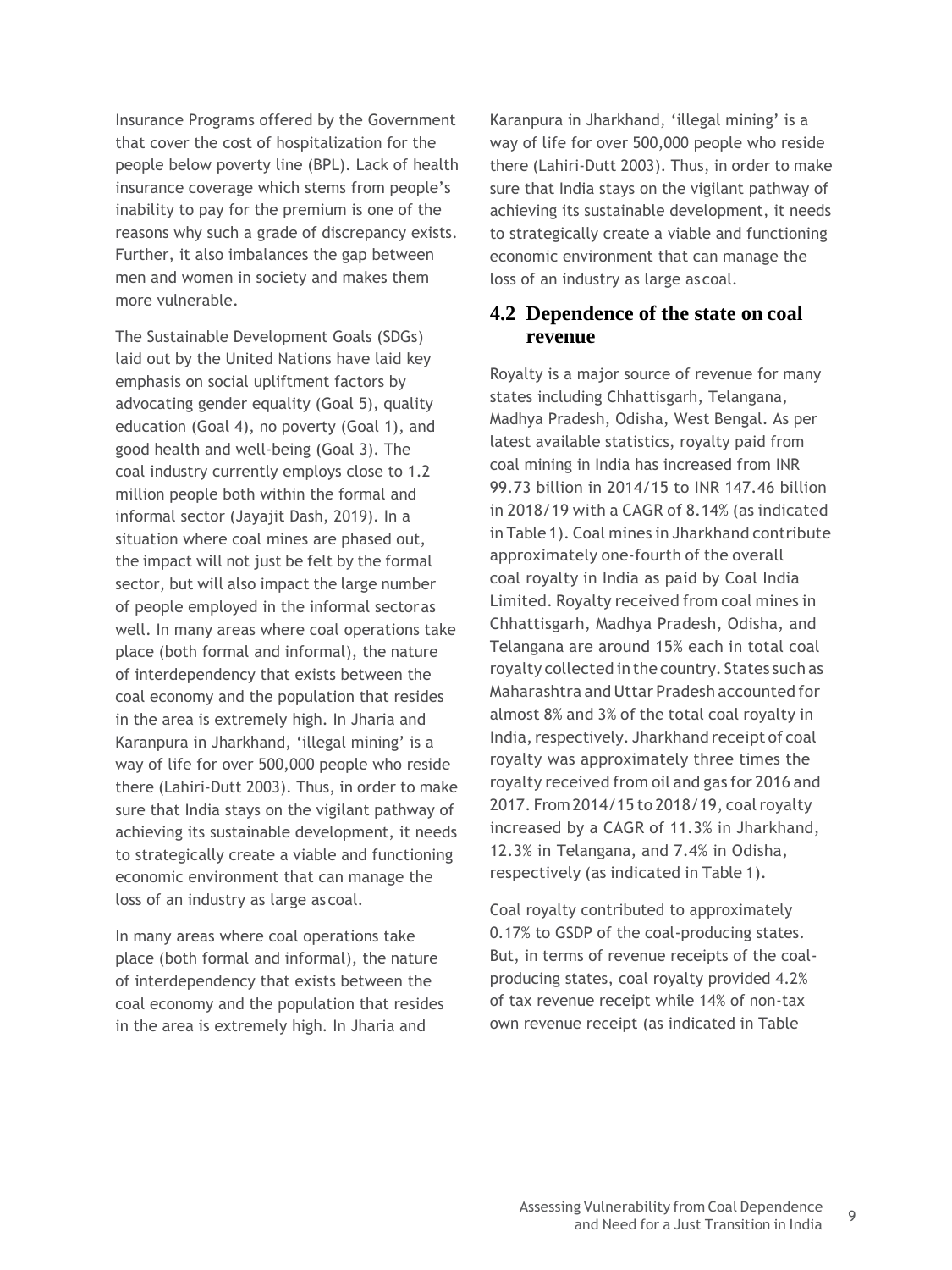2). In the case of Jharkhand, coal royalty contributed 1.24% of GSDP (from 2014/15 to 2017/18) which even increased to 1.46% in 2017/18. The contribution of coal royalty to state exchequer is 17.4% of tax revenue and 43% of non-tax own revenue receipts (from 2014/15 to 2017/18). The corresponding figures for Chhattisgarh are 0.8%, 12%, and 34%, respectively. For states such as Telangana, Madhya Pradesh and Odisha, 22%, 20% and 19% (as indicated in Table 2) of non-tax revenue receipt are contributed by coal royalty, respectively.

This indicates that coal royalty plays an important role in state exchequer for the coal-rich states. Other than huge employment generation, this financial dependence on coal makes the issue more challenging. ISEC (2003) has also acknowledged the significant economic and fiscal importance of coal royalty in state exchequer.

Further, the positive externality effect that is created by the coal revenue cannot be underestimated either. Coal companies are supposed to contribute 26% of their profits into the District Mineral Fund (DMF), a benefitsharing mechanism that is designed to use the finances generated by it for social upliftment and livelihood empowerment (Ghose 2018).

In the absence or dip in coal revenues, the initiatives that are supported and managed by the DMF fund will find it hard to operate without it. The fiscal importance of coal in the revenues of central governments operation is considerably high as well. Noronha *et al.*  (2009) in their research reported that revenue distribution between centre and coal-rich states is very much linked to the profits that companies make. In the case of coal development, the distribution across a select group of profit-making coal companies suggests a 50% share of revenues between the centre and the states.

Coal and mineral states in India suffer from a phenomenon called 'The Dutch Disease'. The concept is an economic phenomenon where the rapid development of one sector of the economy precipitates a decline in other sectors. This is visible in India, as the country's mineral rich states are considerably economically weak. Further, the per capita income in India's coalrich states is also considerably lower than the national average (Table 4). Hence, in order to facilitate a coal phase out, significant structural reforms will have to be put into place that look to nurture an employment within the existing industrial structure, whilst paving the way for new segments to come through.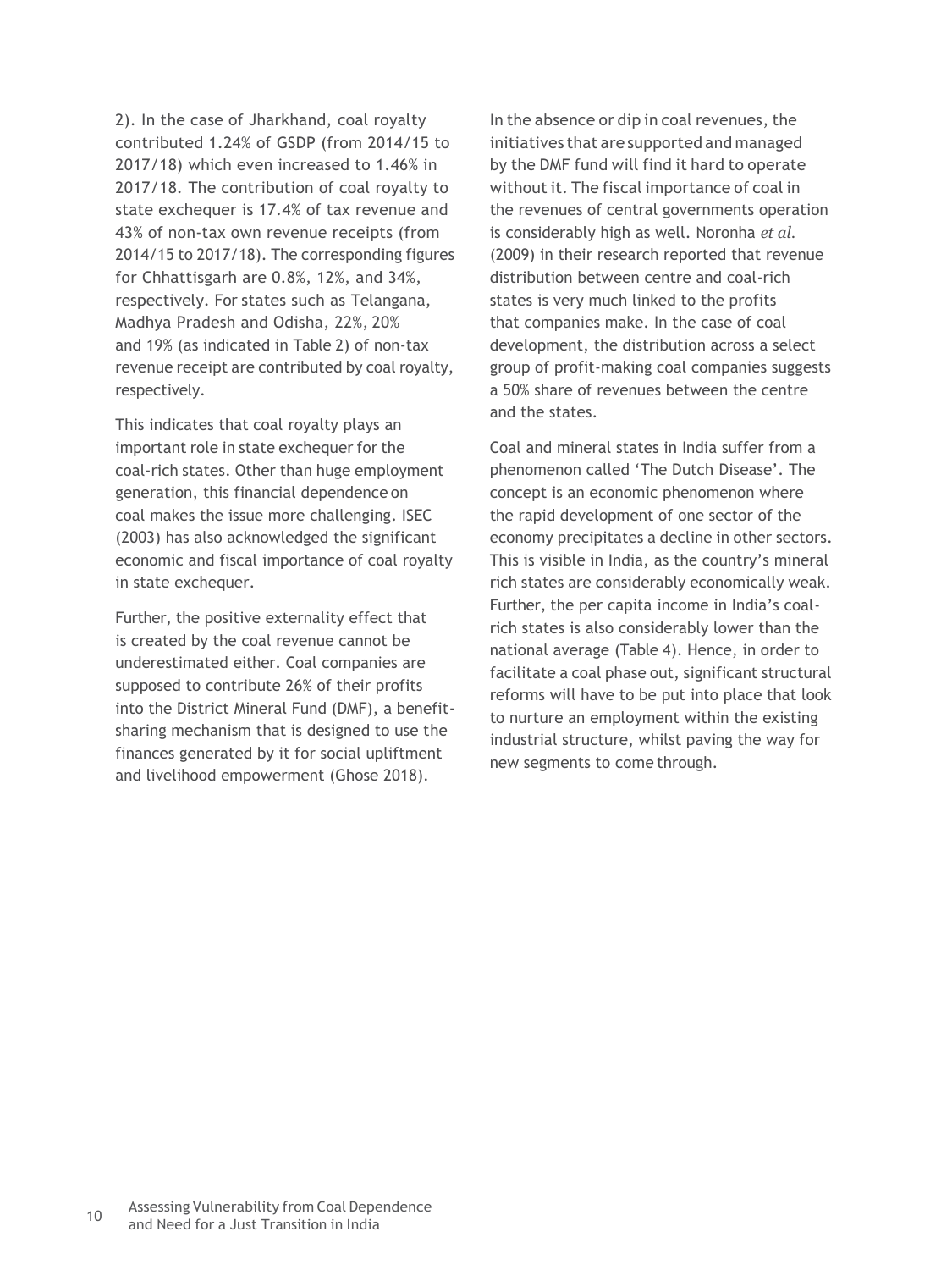| <b>Average National Annual Per Capita Income</b><br>$(FY19)$ (INR) | <b>Average Annual Per Capita Income of Top 5 Coal States</b><br>(By Capacity) (FY19) |                                        |  |  |  |
|--------------------------------------------------------------------|--------------------------------------------------------------------------------------|----------------------------------------|--|--|--|
|                                                                    | <b>State</b>                                                                         | Average Annual Per Capita Income (INR) |  |  |  |
| 126,406                                                            | Jharkhand                                                                            | 76,019                                 |  |  |  |
|                                                                    | Odisha                                                                               | 95,164                                 |  |  |  |
|                                                                    | Madhya Pradesh                                                                       | 90,998                                 |  |  |  |
|                                                                    | West Bengal                                                                          | 109,491                                |  |  |  |
|                                                                    | Chhattisgarh                                                                         | 96,887                                 |  |  |  |

**Table 4: Comparison of average national annual per capita income with average annual per capita income of top five coal states**

*Sources: RBI (2019); Statista (2019)*

#### <span id="page-14-0"></span>**4.3 Infrastructureandsocial vulnerabilities**

In addition to the provision of local revenue, local employment, business opportunities, establishment of coal mines also provides incentives for the improvement of local infrastructure. Mining activities bring basic infrastructure facilities such as schools, hospitals, and construction of improved transportation and communication facilities to remote villages that allow local communities to expand and diversify their livelihood options (Mishra 2009). In fact Coal India and its subsidiaries spent INR 19.78 billion on CSR initiatives between FY 17 and FY 20 (The Economic Times 2020a). The corporation has established vital infrastructural facilities for local social empowerment, such as construction of a home for underprivileged/orphaned boys in Ranchi, Jharkhand, construction of hostel for accommodating girls belonging to BPL and backward communities for their skill development in Purulia, West Bengal, and the construction of satellite eye hospital in Alwar, Rajasthan (Vision 2018).

Though in the pre-mining phase, basic infrastructural facilities did exist in the regions, but substantial infrastructural development was usually seen in the post- mining phase. Moreover, this was just not limited to renewed infrastructure capabilities; coal companies also contributed towards social empowerment in the form of grants. Coal India Limited (CIL) provided educational scholarships to BPL students in Kolkata, supported financially in the development of a school in Burdwan, West Bengal, helped in the procurement of critical medical machines in South 24 Parganas, West Bengal, and trained and prepared sportspersons for Olympics and Paralympics in different games across the country (Vision 2018).

Thus, the phasing out of coal mines from the pre-established regions would not only mean the loss of existing infrastructure capabilities and the social capital associated with it, but also the collective disenfranchisement of programmes and initiatives that rely heavily on the influence and financial capital that coal companies are associated with.With the organization already spending more than the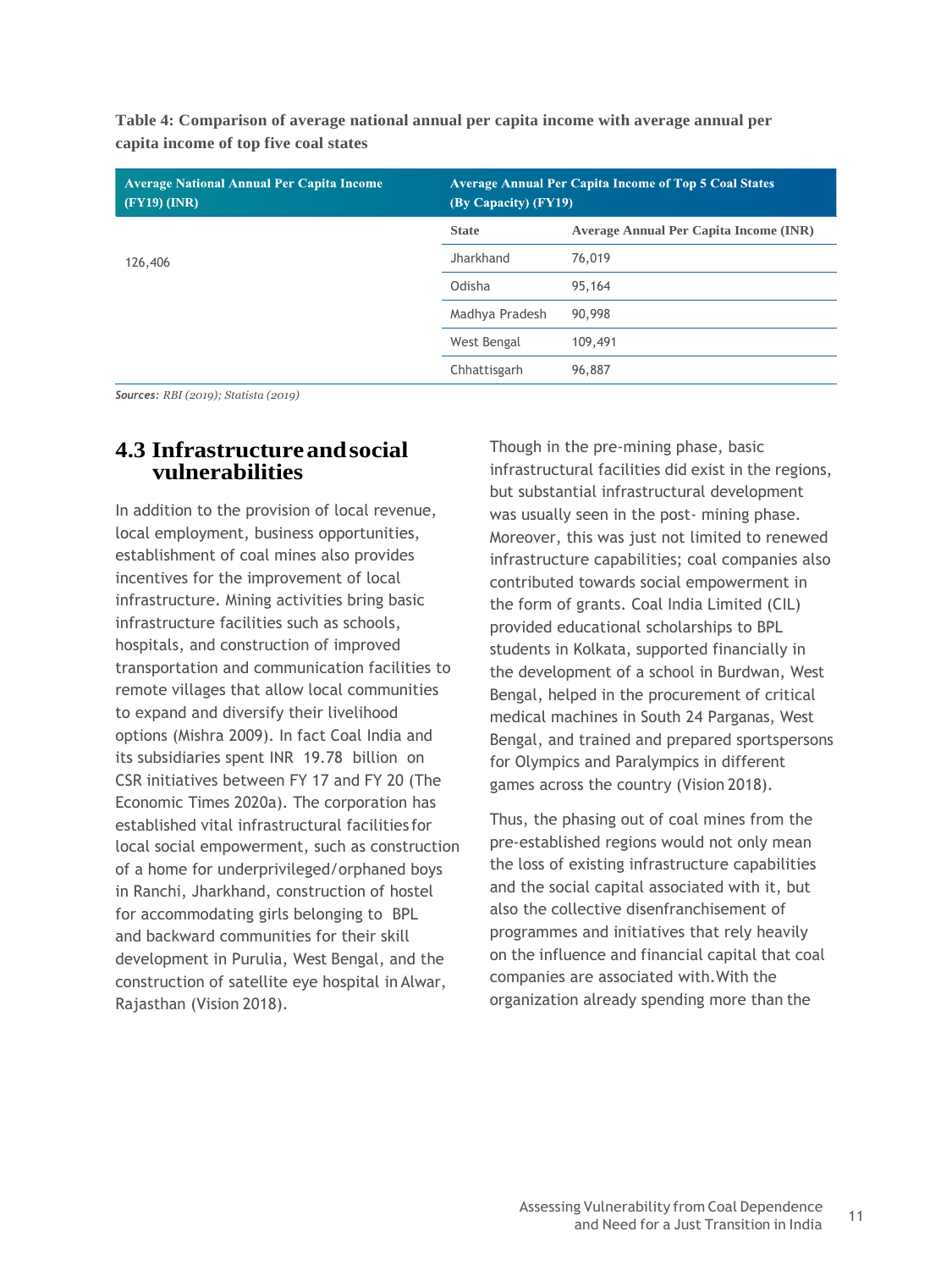statutory requirement of 2% on CSR activities and prioritizing close to 70% of its budget on developing basic healthcare, water supply and education infrastructure in remote areas of the country (Vision 2018), a sudden loss in revenue can derail several social projects and directly impact thousands of people that rely on its initiatives.

In the absence of sustained management of various CSR initiatives established by coal companies, the intervention of state government here becomes critical. As a means to enable efficient resource allocation for communities in and around the mining areas and further enhancing their livelihood and access to resources, the Government of India established the DMF fund in March 2015, under the Mines and Minerals (Development and Regulation) Amendment Act 2015 (Banerjee 2020). Conceptualized as a benefitsharing mechanism, the legislation for DMF states that coal corporations need to contribute 26% of their overall profits to the fund (Ghose 2018). However, DMF has been laden with severe administrative and governance issues, which have halted its progress.

Lack of planning, inefficient strategic implementation and often misplaced fund sanctions are one of the biggest drawbacks of DMF in most districts. For example, Dhanbad, the biggest mining-affected area, Jharia has been kept out of the scope of district's DMF sanctions. The area is infamous for deplorable living conditions of its inhabitants with no livelihood opportunities but to pick coal. DMF

funds are also being diverted for urban projects, which have nothing to do with the priorities of mining-affected areas and communities. For example, in Odisha's Jharsuguda district funds have been diverted for electricity supply to an airport; in Korba, Chhattisgarh, the DMF fund has been used for work under AMRUT, construction of multi-level parking lots in the town, convention centres, bus stops, etc. (CSE 2018).

A possible alternative to DMF are the grants to local bodies of the country which are offered by the Finance Commission. Being at the centre of India's fiscal federalism, the finance commission is the core body that is responsible for evaluating the state of finances of the Union and State Governments, recommending the sharing of taxes between them, laying down the principles determining the distribution of these taxes among States. Created in 2017 against the backdrop of the abolition of the Planning Commission, the 15th Finance commission has increased the grants to local bodies from 3.54% of the divisible pool in 2019–20 to 4.32% of the divisible pool in 2020–21 (PRS 2021) (refer table 5). The commission has taken a pragmatic view of supplementing the resources to panchayats and municipalities through untied grants as its proposal provides financial stability to the local bodies through assured transfers of planning and delivering basic services smoothly and effectively. The local state government can look to compensate the organizations and provide them financial assistance from the 'Grants for Local Bodies' budgetary allocation.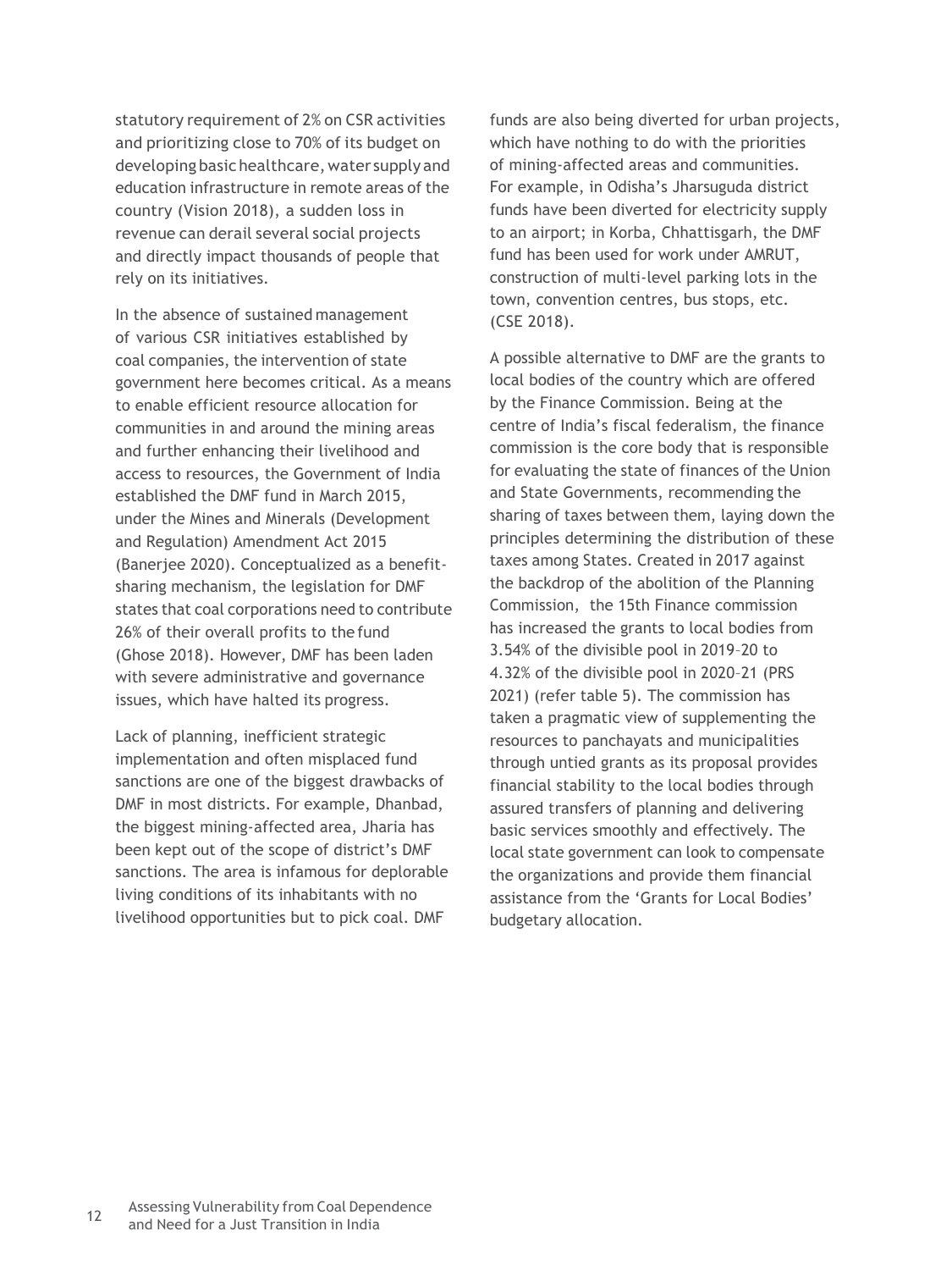| <b>State</b>   | <b>14th Finance Commission</b> |                                   | <b>15th Finance Commission</b> | <b>Devolution for</b><br>FY 2020-2021 |               |
|----------------|--------------------------------|-----------------------------------|--------------------------------|---------------------------------------|---------------|
|                | Share out of 42%               | <b>Share in</b><br>divisible pool | Share out of 41%               | <b>Share</b> in<br>divisible pool     | (In Rs crore) |
| Jharkhand      | 1.32                           | 3.14                              | 1.36                           | 3.31                                  | 28,332        |
| Odisha         | 1.95                           | 4.64                              | 1.9                            | 4.63                                  | 39,586        |
| Chhattisgarh   | 1.29                           | 3.07                              | 1.4                            | 3.42                                  | 29,230        |
| West Bengal    | 3.08                           | 7.33                              | 3.08                           | 7.52                                  | 64,301        |
| Madhya Pradesh | 3.17                           | 7.55                              | 3.23                           | 7.89                                  | 67,439        |

| Table 7: Share of states in the centre's taxes of the top five coal states in India by capacity |  |  |  |  |
|-------------------------------------------------------------------------------------------------|--|--|--|--|
|-------------------------------------------------------------------------------------------------|--|--|--|--|

**Note** *The share of states in the centre's taxes decreased from 42% during 2015–20 period to 41% for 2020–21. The 1% decrease is to provide for the newly formed union territories of Jammu and Kashmir and Ladakh from the resources of the central government.*

*Sources: Reports of 14th and 15th Finance Commission; PRS Legislative (PRS, 2021)*

### <span id="page-16-0"></span>**4.4 Social capital of land**

In addition to the provision of local revenue, local employment, business opportunities, establishment of coal mines also provide incentives for the improvement of local infrastructure. Mining activities bring basic infrastructure facilities such as schools, hospitals, and construction of improved transportation and communication facilities to remote villages that allow local communities to expand and diversify their livelihood options (Mishra 2009). Though in the pre-mining phase, basic infrastructural facilities do exist in the regions but substantial infrastructural development is usually seen in the post-mining phase. Studies with primary research have evidences that mining activities in rural areas have led to establishment of well-connected roads, availability of bore-wells, and provision of improved health infrastructure through community health centres (Das 2015). The phasing out of coal mines from the preestablished regions would mean loss of both existing infrastructure and the provision of any future developments.

The literature of social impact assessment suggests that a sense of belonging, culture, community cohesion, identity, selfdetermination, and attachment to places are essential building blocks that make up an individual's social capital. Social values are intrinsically associated with the quality of people's everyday activities and the places in which they occur, as well as the significance people attach to these activities and locations (Graham *et al.* 2013). Community support is a resource that can develop independent of economic wealth. It is arguably possible for the poor to be rich in social capital through formal and informal arrangements for mutual aid and the mobilization of collective labours (Greenbaum 2008). If people and communities alike lose control of these values, they slip and risk their sanity on the altars of rage and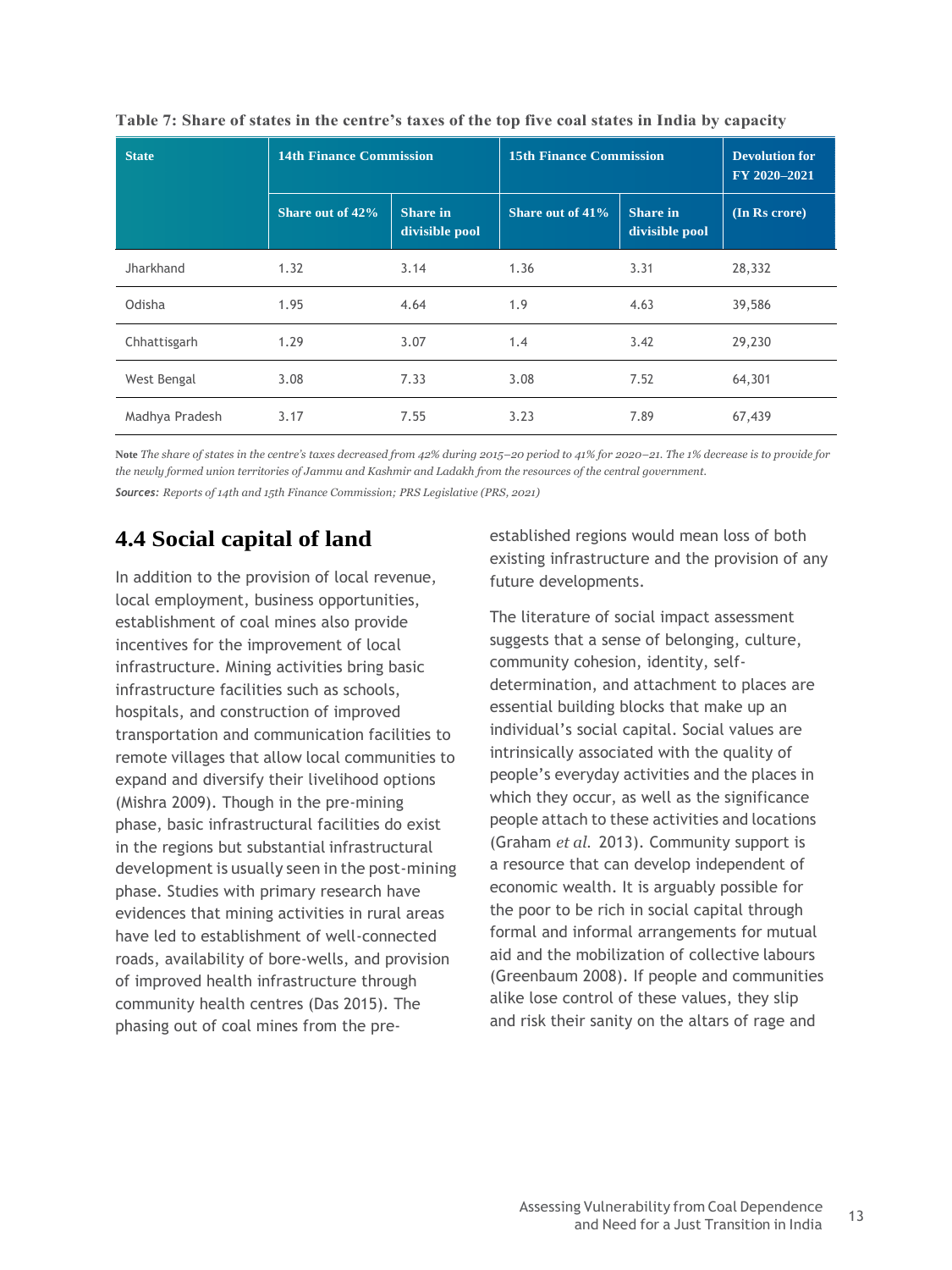violence to try and establish control over a situation they cannot understand anymore. The violence that ensued in 2006 in Singur, West Bengal when 1000 acre of farmland were set to become the new manufacturing ground for TATA motors is a testimony of people's resistance when they are detached from their land.

Displacement from land also has a disproportionate impact on women. A breakdown of this social construct has a severe sociocultural impact on them as women are less mobile than men and prefer to move as part of a pre-existing community (Parasuraman 1993). For women in rural tribes, kin relationships still constitute the prime avenues of access to scarce resources such as information, economic assistance, and other social support (Dyson and Moore 1983). A large degree of support for them comes from established networks that assist them on various aspects such as childcare, diseases, resource sharing, economic assistance, and other forms of social support. Resettlement takes women far away not only from access to critical resources, but also significantly impact their welfare and access to opportunities (Parasuraman 1993). In rural Rajasthan and Gujarat, it has been noticed that water access has influenced schooling opportunities for girls (Yadav and Lal 2018). Kookana *et al*. (2016) in their research reported that in Rajasthan, the frequency of female students missing schools for five or more days per month was on average two to ten times greater than that for males. We see that when it comes to women, there exists a sizeable opportunity cost which not only has an impact on the sociocultural dynamics of a community but also on the financial landscape. Given that women also do not have access to similar resources, globally it has been estimated

that if rural women had the same access to agricultural resources as men, yields could increase by 20–30% and the total number of hungry people around the world could reduce by 12–17% (*Jost et al. 2015*).

Mining closure induced displacement forces people to relinquish control over their resources and shifts them to a new kind of economy with which they are least familiar with. This creates a system of economic inequality. (Kumar and Binod, 2014).

### <span id="page-17-0"></span>**4.5 Illegal mining**

Illegal mining has been prevalent within the global discourse for a long time, resulting from a range of pressures such as economic disparity, urban unemployment in the cities, and poverty in agricultural areas (Lahiri-Dutt 2007). India bears a strong foothold for illegal coal mining; Jharkhand which is home to India's largest coal reserve accounts for close to 300,000 individuals employed within the illegal coal mining industry of which 100,000 are children.

The construction industry in large parts dictates the inflow of employment in mining areas; the demand for coal opens up employment opportunities in the informal sector, further, drawing individuals who are impoverished, uneducated, and have few livelihood options available to them (Hass 2021). The other primary reason behind the rampant spread of illegal mining within the eastern (easter) block of India has been the expansion of large mines. Open cut mines, that leave their large footprints on the ecology, have narrowed down the scope of alternate occupation within the tracts ranging from Hazaribagh to Ranchi (Lahiri-Dutt and Williams 2005).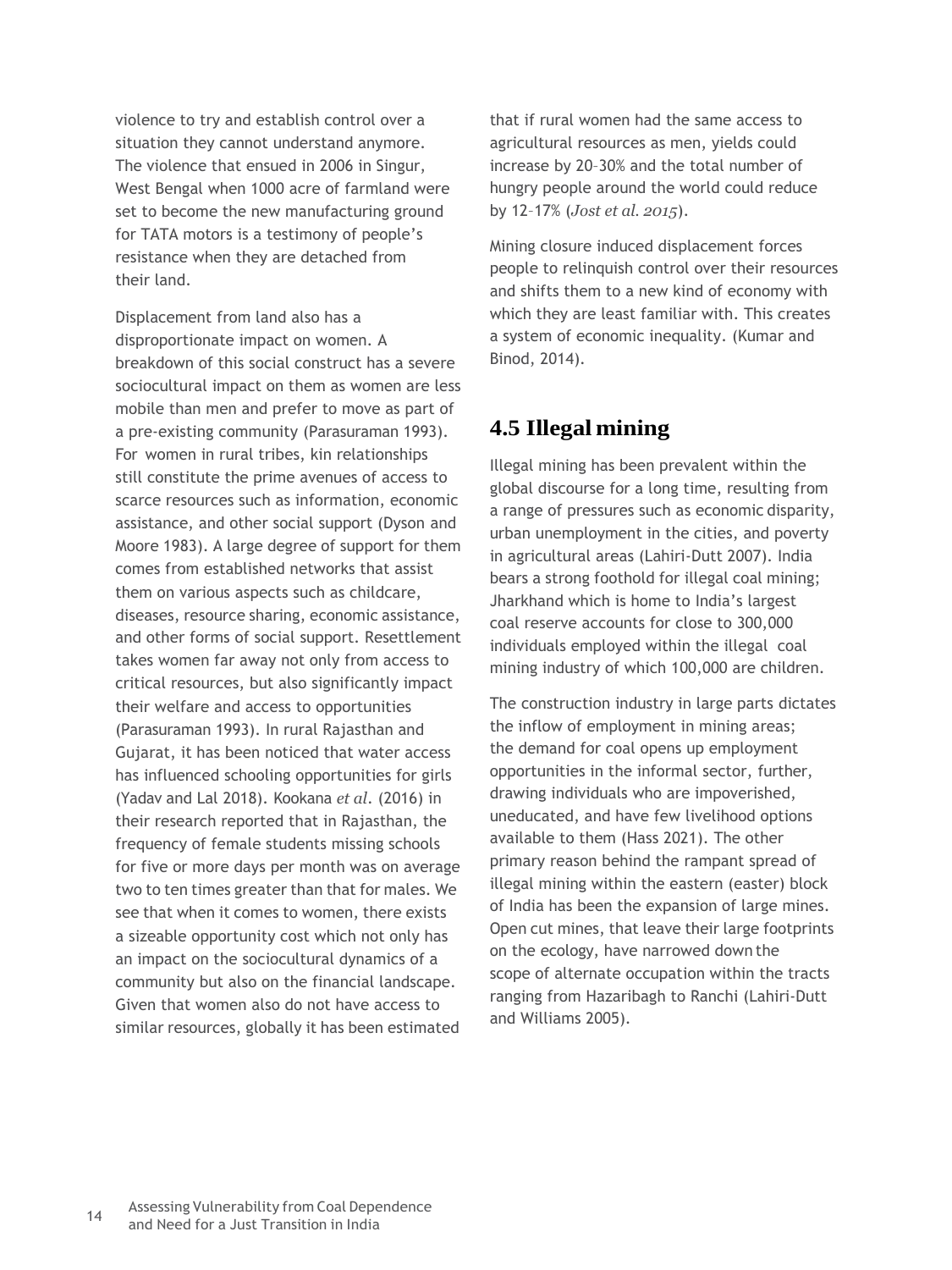On the other hand, there are deep structural legislative gaps within the policy structure which has allowed for illegal mines to flourish. The Minerals Conservation and Development Rules (MCDR 1988) divides all minerals into 'major' and 'minor' categories. The Indian Bureau of Mines, however, puts them into two categories of A and B, which are determined on the basis of labour employed and the kind of mechanical systems used (Lahiri-Dutt 2007). While there is a definitive definition of 'major' minerals within the law, there is significant ambiguity regarding the definition of B class of mines. The point of contention in this definition is scale: 'small production', 'small capital investment', 'labour intensiveness', 'shallow nature of deposits' and 'low technology development'. Thus, while some of the coal operations happening on privately owned lands can come under this category, some labour intensive underground collieries of the Eastern Coal Fields could also qualify as 'small mines'(Lahiri-Dutt 2007). This level of ambiguity is not only dangerous from an economic perspective but from a safety and

legitimacy point of view as well. Illegal mines do not function on the ethics of implementing safety codes in their mines, thus jeopardizing the lives of the miners it employs. Meghalaya has been a hot-bed for these disasters recently; in 2018, 15 miners lost their lives in a mining tragedy while in another accident in January 2021, 6 miners were tragically killed (Hasant 2021). Gradual phasing out will put the livelihoods of lakhs of people, involved in informal mining activities, at risks.

This extent of ambiguity that largely features within the current policies and regulations is not built to deal with the complexity that exists within India's coal industry. Clearly the existing regulatory framework cannot comprehensively handle the interlinkages that exist within the subsector of the informal mining segment, part of which is both licensed and illegal and part of which is artisanal in nature.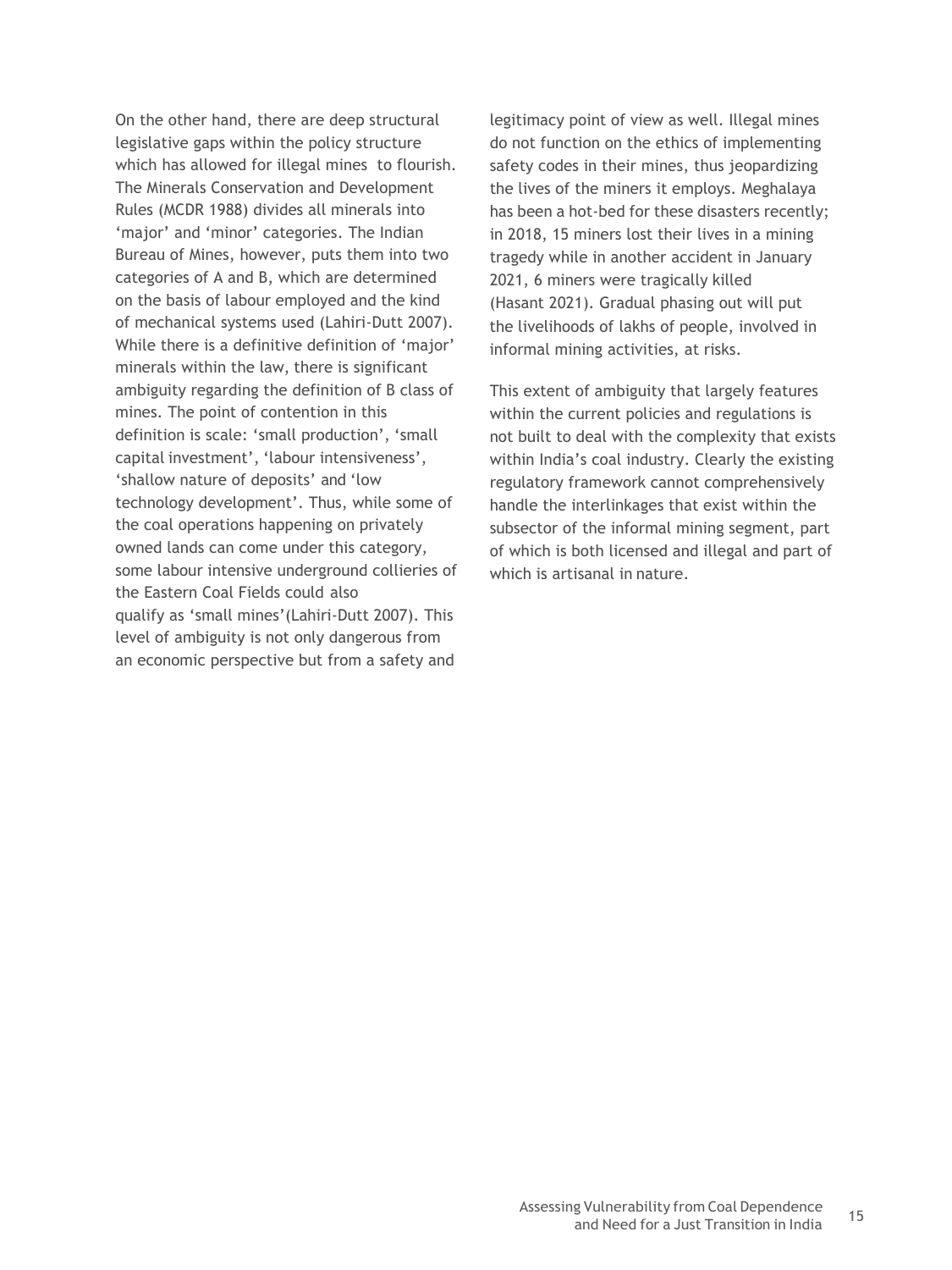## **5. CONCLUSION**

In this paper we delved deep into the aspect of the linkages that surround the Indian coal economy and the possible economic, societal, and cultural repercussions that will engulf the coal mining states in the case of a coal phase out. While there exists several interdependencies within the network, the case for a phase out needs to be assessed carefully. This caution comes from the understanding we have been able to establish throughout this working paper with regard to the detrimental impact the phase out will have on the livelihood and social surplus across state, coal royalties that make up for a significant portion of no-tax revenue for a state, stoppage on social empowerment initiatives and infrastructural loss, and the unintended loss of the financial and social structure that function within the grey market of the coal mining industry. Given these parameters we can conclude that in a mixed economy like India, the framework of Just Transition takes utmost precedence as it not only looks to formalize the deeply informal sector of that of coal but also looks to achieve the critical characteristics needed to fulfill the notion of 'Energy Democracy'.

While a transition, as big as this, comes with a layer of caution attached to it. There exists several opportunities that can be capitalized through vigilant governance planning and targeted fiscal and economic stimulus. Given the large-scale direct and indirect employment associated with industry, there is a case to be made about upscaling the skilling initiatives within the sector. Such a proposal will help bring the highly scattered miners employed within the informal market into the formal employment network. Further, since the existing coal mine areas are extremely well networked from a transportation perspective, especially railways, by establishing manufacturing capabilities in these areas will not only help in efficient land usage, but also allow the railway industry to recover their revenue stream as well. Finally, if we are able to revitalize the economic network that will be disrupted because of a phase out, we will not only succeed in structurally reforming a complex industrial network but also be able to protect the existing communities and therural population from abandoning their networks and social capital; all of which is collectively associated with the land they resideupon.

In our second working paper, we explore these opportunities in further detail.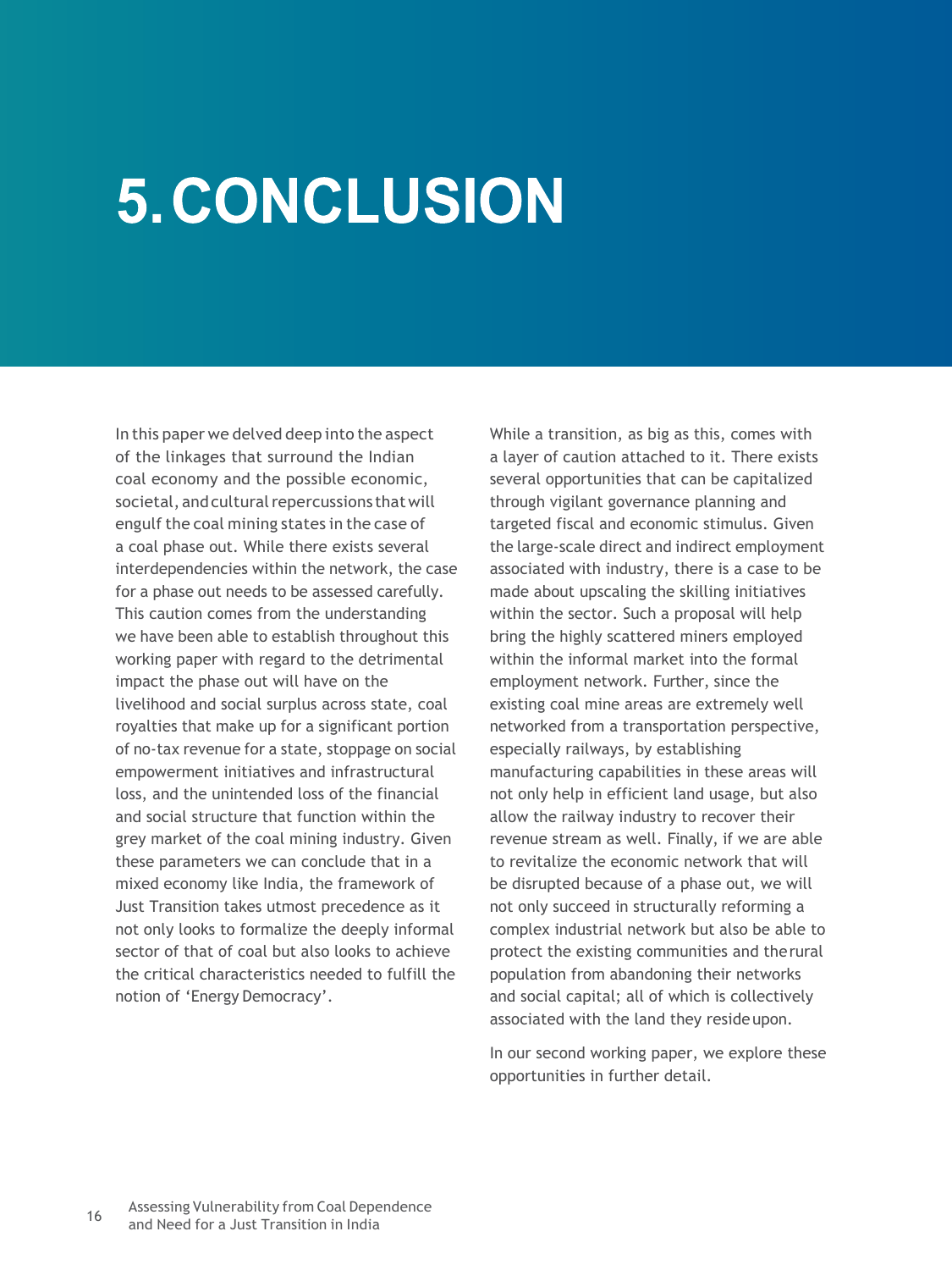#### <span id="page-20-0"></span>**References**

Ayog, N. (2021) SDG India Index, NITI Ayog.

Banerjee,S.(2020)*DistrictMineralFoundation fundscrucialresourceforensuring income security inmining areas postCOVID-19*, *Brookings*. Details available at [https://www.brookings.edu/blog/up](http://www.brookings.edu/blog/up-)front/2020/05/06/district-mineral- foundation-fundscrucial-resource-for-ensuring-income-security-inmining- areas-post-covid-19/, last accessed on 28 March 2021.

Bose, P. R. (2018) 'CIL plans to shut down 65 lossmaking mines', *The Hindu Business Line*, p. 1. Details available at [https://www.thehindubusinessline.com/](http://www.thehindubusinessline.com/) companies/cil-plans-to-shut-down-65- lossmakingmines/article9717877.ece.

CIL (2020), Annual Report, Published by Coal India Limited. Available at [https://www.](http://www/) coalindia.in/performance/financial/annual-reportaccounts-2019-20- subsidiary-cil/

ClimateTransparency(2019)BrownToGreen:The G20 Transition ToA Low- Carbon Economy. Available at [https://www.teriin.org/sites/default/files/2018-](http://www.teriin.org/sites/default/files/2018-) 11/ BROWN%20TO%20GREEN\_2018.PDF

CSE (2018) DMF Status Report 2018. People First: District Mineral Foundation (DMF), Status Report 2018, Centre for Science and Environment, New Delhi Dyson, T. and Moore, M. (1983) 'On Kinship Structure , Female Autonomy , and Demographic Behaviorin India , *Population Council*, 9(1), pp. 35–60.

CSR Vision. (2018) Coal India Limited (CIL), CSR Vision. Details available at [https://www.csrvision.in/](http://www.csrvision.in/) cover-story/coal-india-limited-cil/.

Das, N.(2015) Socio-economic Impact of Mining on Rural Communities: A Study of the Ib Valley Coalfield in Odisha. Doctor of Philosophy Thesis. Available at<http://ethesis.nitrkl.ac.in/6913/1/> Nabanita\_509HS304\_PhD\_2015.pdf

IEA (2020) India 2020: Energy Policy Review, Published by International Energy Agency. Pages 305. Available at https://niti.gov.in/sites/default/ files/2020-01/IEA India%202020-In-depth-EnergyPolicy\_0.pdf

Galgóczi, B. (2020) 'Just transition on the ground: Challenges and opportunities for social dialogue', European Journal of Industrial Relations, 26(4), pp. 367–382. doi: 10.1177/0959680120951704.

Ghose, J. (2018) *Benefit Sharing in the Mining Sector*. New Delhi: The Energy and Resource Institute.

Graham, S. *et al.* (2013) The social values at risk from sea-level rise, *Environmental Impact Assessment Review*, 41(1), pp.45–52.

Greenbaum, S. (2008) Poverty and the willful destruction of social capital: Displacement and dispossession in African American communities, *Rethinking Marxism*, 20(1), pp. 42–54.

Hass, J. (2021) *Buried in Sand : Understanding Precarity in the Context of the Political and Criminal Economy in India*. Available at https://ruor.uottawa. ca/bitstream/10393/41720/1/Buried%20in%20Sand\_ Final%20 Version\_JHASS\_January\_2021.pdf

Hota, Padmanabha & Behera, Bhagirath. (2015). Coal mining in Odisha: An analysis of impacts on agricultural production and human health. The Extractive Industries and Society. 2. 10.1016/j. exis.2015.08.007.

Hasant, Karishma (2021) Another year, another mining tragedy — why Meghalaya's 'rat holes' won't stopkilling,*ThePrint*.Details availableathttps:// theprint.in/india/another-year-another-miningtragedy-why-meghalayas- rat-holes-wont-stopkilling/594667/.

ISEC (2003), *Economic and Fiscal Impact of Royalty Rates of Coal and Lignite in India.*

Janardhanan, N. and Tamura, K. (2020) 'The sociopolitical dynamics of coal transition in India, *International Studies* 57(2), pp. 171–185.

Jayajit Dash (2019) 'Stressed power assets set to amplify unemployment crisis: Study', Business Standard, p. 1.Available at: https://www.businessstandard.com/article/economy-policy/stressedpower-assets-set-to-amplify-unemployment-crisisstudy-119041200275\_1.html.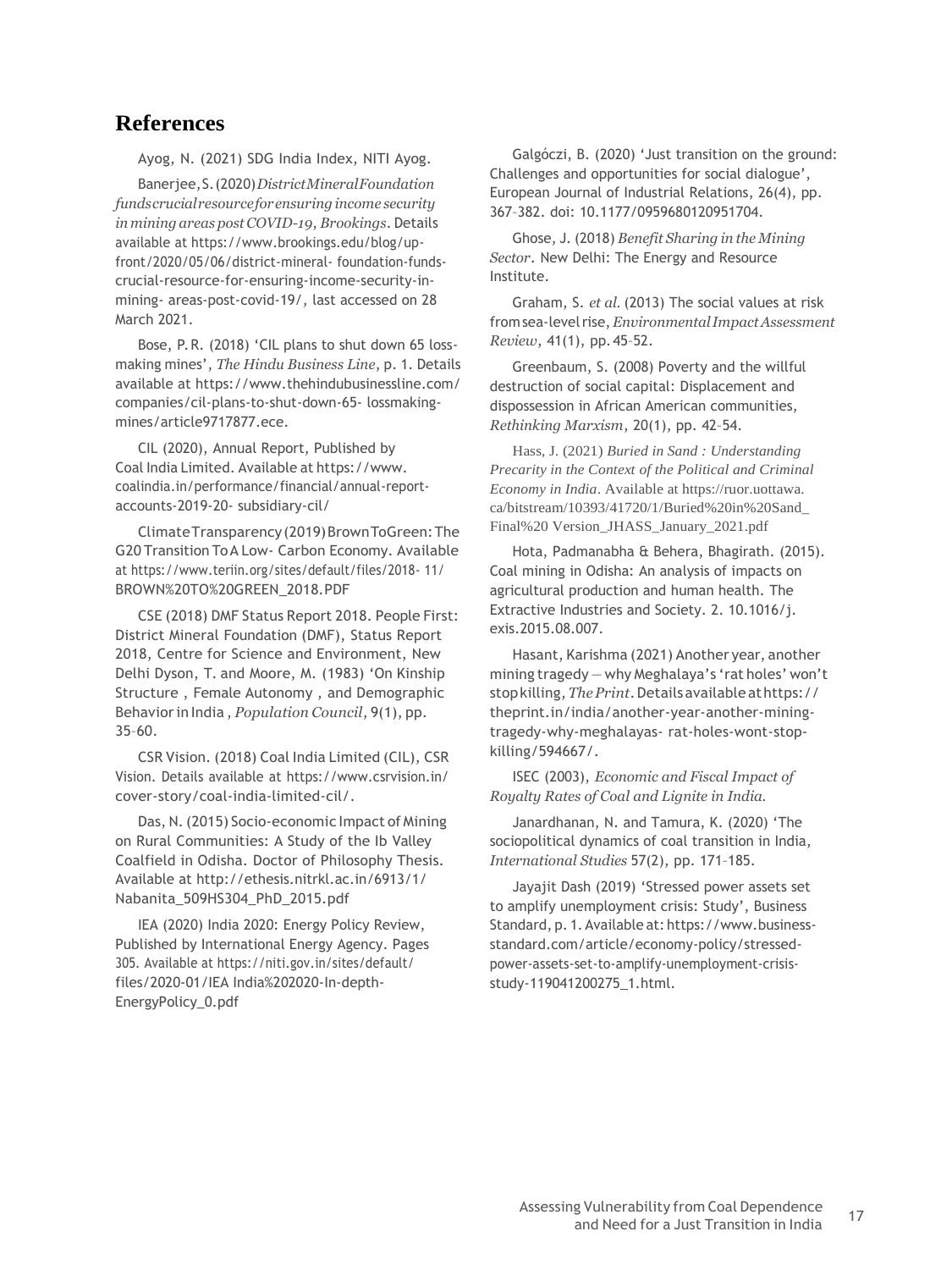Jost, C. *et al.* (2015) Understanding gender dimensions of agriculture and climate change in smallholder farming communities, *Climate and Development*, 5529 (March), pp. 1–13.

Kumar, U. and Binod, C. (2014) 'Socio-Economic Issues and Dilemmas of Mining Induced Displacement : a Case of Coal', Journal of Economic & Social Development, 10(2), pp. 131–142. Available at: [http://www.iesd.org.in/jesd/Journal p](http://www.iesd.org.in/jesd/Journal)df/2014-X-2 Utpal Kumar Chakroborty & Binod Narayan.pdf.

Kookana, R. S. et al. (2016) Groundwater scarcity impact on inclusiveness and women empowerment : Insights from school absenteeism of female students in two watersheds in India, International Journal of Inclusive Education, 3116(June).

Lahiri-Dutt, K. (2003) Informal coal mining in Eastern India : Evidence from the Raniganj Coalbelt, Natural Resources Forum, 27, pp. 68–77.

Lahiri-Dutt, K. (2007) Illegal coal mining in Eastern India: rethinking legitimacy and limits of justice,*EconomicandPoliticalWeekly*,42(49),pp.  $57-66.$ 

Lahiri-Dutt, K. (2016) The diverse worlds of coal in India : Energising the nation , energising livelihoods, *Energy Policy*, pp. 1–11.

Lahiri-Dutt, K. and Williams, D. J. (2005) The coal cycle: Small-scale illegal coal supply in eastern India, *Resources,Energy,andDevelopment*, 2(2), pp. 93–105.

Mishra, Prajna. (2009). Coal Mining and rural livelihoods: case of the Ib Valley coalfield, Orissa. Economic and Political Weekly. 44. 10.2307/25663741.

Mukhopadhyay, L., B. Ghosh (2013), 'Mining induced Desiccation and Consequent Impact on Traditional Economic Livelihood - an Analytical Framework', in Nautiyal, Sunil, K.S. Rao, Harald Kaechele, K.V. Raju, Ruediger Schaldach (eds) KnowledgeSystems of Societies for Adaptation and Mitigation of Impacts of Climate Change; Ch.20, SpringerLink, India

Noronha, L. *et al.* (2009) Resource federalism in India: The case of minerals, *Economic and Political Weekly*, 44(8), pp. 51–59.

Parasuraman, S (1993) *Impact of Displacement byDevelopmentProjectsonWomenin India*. Details available at https://repub.eur.nl/pub/18852/wp159. pdf.

PRS(2021) *ReportSummaryReportofthe 15th FinanceCommissionforFY2020- 21*.[AQ: Please provide place of publication]

RBI (2019) *Macroeconomic Aggregators*. Details available at https://rbidocs.rbi.org.in/rdocs/ Publications/PDFs/1T\_HB15092019EA2B9307F08B 4B4AB305B6D25552E76E.PDF.

Spencer, Thomas et al. (2018), "Coal Transition in India", TERI Discussion Paper (New Delhi: The Energy and ResourcesInstitute).

Sriram, S. and Khan, M. M. (2020) Effect of health insurance program for the poor on out-ofpocket inpatient care cost in India: Evidence from a nationally representativecross-sectionalsurvey,*BMC HealthServicesResearch*,20(1),pp.1– 21.

Statista (2019) Estimated per capita income across India in financial year 2019, by state, *Statista*. Details available at [https://www.statista.com/](http://www.statista.com/) statistics/1027998/india-per-capita-income-by-state/.

The Economic Times (2020a) Coal India, its subsidiaries spend Rs 1,978 crore on CSR from FY'17 to FY'20, *The Economic Times*. Details available at https://economictimes.indiatimes.com/industry/indlgoods/svs/metals- mining/coal-india-its-subsidiariesspend-rs-1978-crore-on-csr-from-fy17-to- fy20/ articleshow/78167107.cms?from=mdr.

The Economic Times (2020b) Wealth of India's richest 1% more than 4-times of total for 70% poorest: Oxfam, The Economic Times, p. 1.

Yadav, S. S. and Lal, R. (2018) Vulnerability of women to climate change in arid and semi-arid regions: The case of India and South Asia, *Journal of Arid Environments*, 149, pp. 4–1